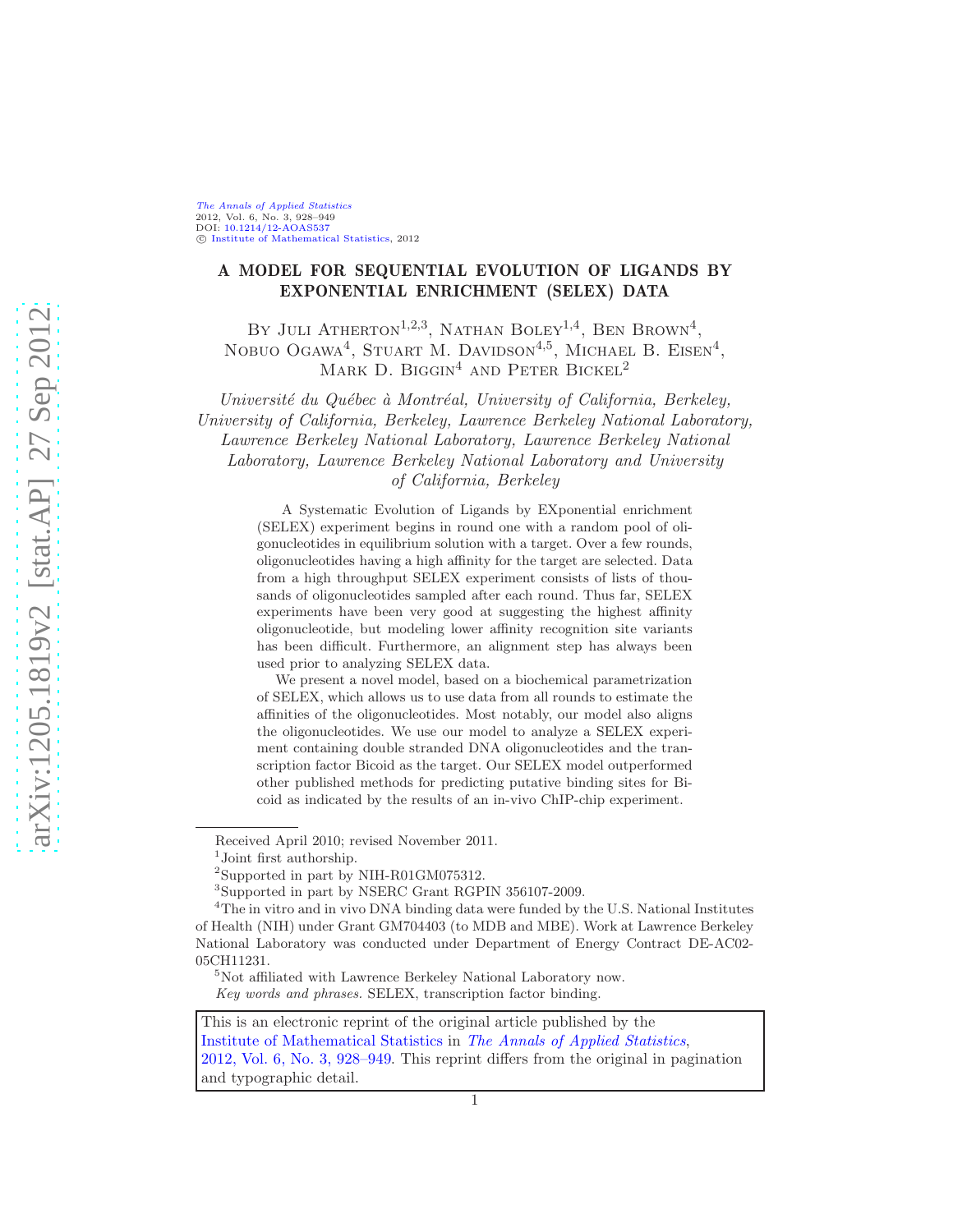1. Introduction. Transcription factors are proteins that regulate gene transcription of DNA by binding to DNA sequence motifs within the genome. Mapping these DNA recognition sequences and determining the relationship between DNA sequence and transcription factor binding affinity is central to understanding the regulation of gene expression. Transcription factors comprise approximately 8% of the genes encoded in the human genome. A comprehensive understanding of the behavior of these proteins will aid in our understanding of key developmental processes, including body patterning, brain development and tissue specification.

One in-vitroassay, known as Systematic Evolution of Ligands by EXponential enrichment (SELEX), indirectly measures the affinity of a transcription factor binding to various DNA sequences. SELEX was introduced in the 1990s by Tuerk and Gold [\(1990](#page-22-0)) and Ellington and Szostak [\(1990\)](#page-21-0). It has been used in a number of genomic studies [e.g., Kim et al. [\(2003](#page-21-1)) and Freede and Brantl [\(2004](#page-21-2))] and for the purposes of drug discovery [e.g., Guo et al. [\(2008](#page-21-3)) and Ng et al. [\(2006](#page-22-1))]. In genomic studies, SELEX has been used to identify the highest affinity recognition sequences for target proteins.

More recently there has been an emphasis on using SELEX data to estimate not just the highest affinity sequences but also a matrix for the free energy of binding. Using the free energy matrix, one can build a model which takes as input a nucleotide sequence and outputs the affinity of the sequence for the transcription factor. With a flexible model, one can scan the genome to find high to medium affinity putative binding sites. Having such a model is important since the nucleotide sequence with the highest affinity for the transcription factor might not be occupied in-vivo. For instance, due to DNA folding and histone interference, the highest affinity site may be inaccessible to the transcription factor. Also, the specificity of the site may play a role. That is, a medium affinity site surrounded by very low affinity sequences might be a functionally more important binding site than a high affinity site surrounded by other high affinity sites. Such requirements have led researchers to consider thermodynamic models for SELEX. Djordjevic and Sengupta [\(2006\)](#page-21-4) and Zhoa, Granas and Stormo [\(2009](#page-22-2)) are two thermodynamic models for SELEX that precede ours. We will clearly illustrate how our model diverges from Djordjevic and Sengupta [\(2006](#page-21-4)) and Zhoa, Granas and Stormo [\(2009](#page-22-2)) in Sections [2](#page-2-0) and [3](#page-5-0) after we describe the SELEX experiment in detail.

Our model is a result of a large collaboration, the Berkeley Drosophila Transcription Network Project (BDTNP). The goal of the BDTNP is to understand the early developmental transcription factors in fly embryos. As part of this collaboration, in-vitro SELEX, in-vivo ChIP-chip and, most recently, in-vivo ChIP-seq have been performed on many transcription factors. Although the in-vivo ChIP-seq results are extremely important because they identify regions along the genome to which a transcription factor actually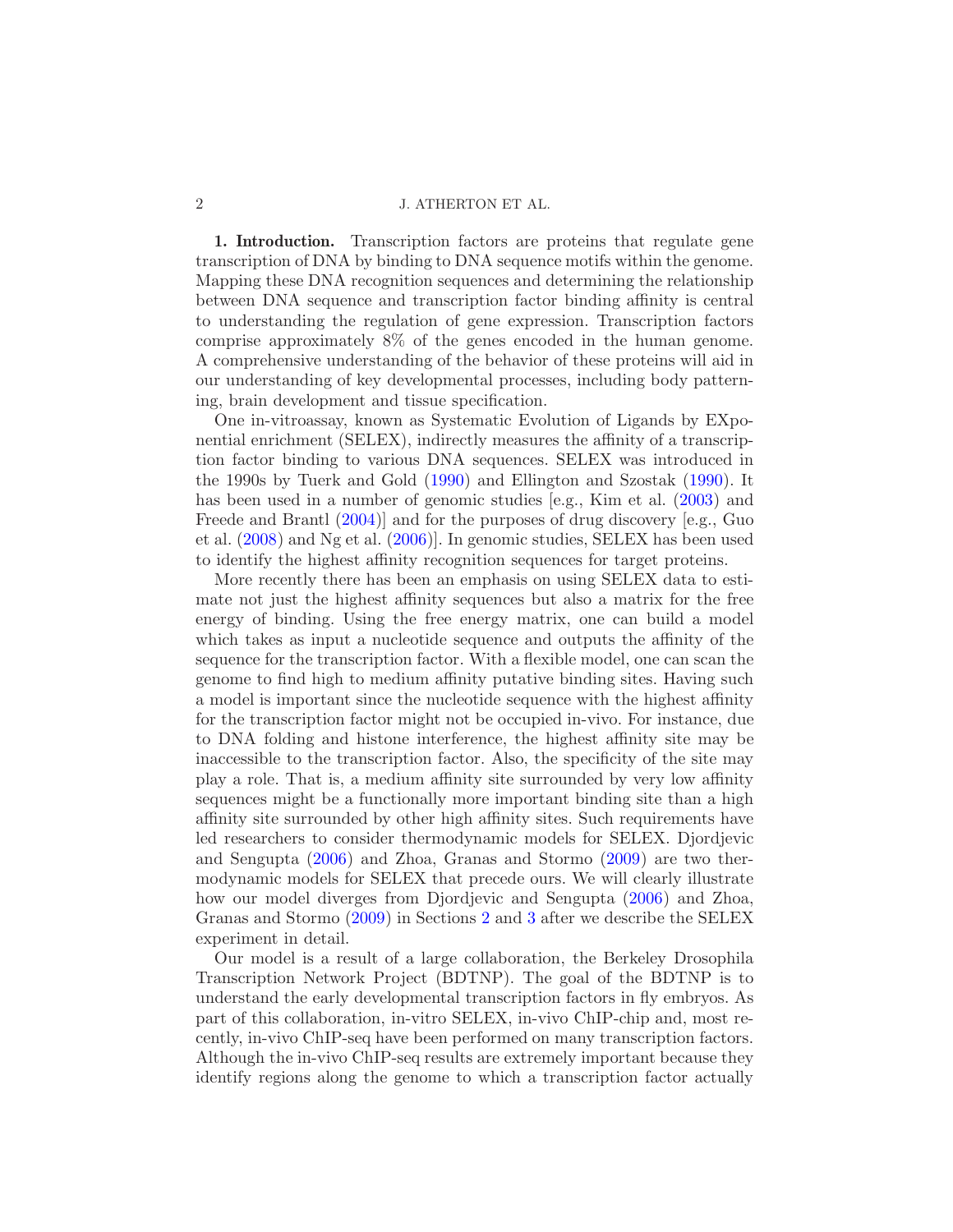bound at an instant in time in a particular developmental stage in a specific tissue or cell lineage, we believe that the in-vitro SELEX experiment is still extremely relevant for two reasons.

First, the ChIP-seq assay is exceedingly expensive, currently at a minimum cost of \$5K per sample. To fully understand a developmental process, it would be necessary to conduct ChIP-seq in every tissue or cell lineage in an animal throughout its development. At \$5K per sample this cost is already prohibitive before we even account for the manpower required. The in-vitro binding data from SELEX allows us to reason about all locations in a genome that might be bound by the transcription factor of interest in *any* sample. Obviously, this can be very powerful when combined with information from other in-vivo assays, such as DNasel accessibility experiments [Li et al. [\(2011\)](#page-22-3) and Kaplan et al. [\(2011\)](#page-21-5)].

Second, there is great value to obtaining the qualitative, thermodynamic estimates of protein/DNA binding affinities that we model in this paper from SELEX data. Ultimately, biologists would like to understand the relationship between transcription factor binding patterns and gene expression [Ay and Arnosti [\(2011](#page-21-6))]. Transcription factors have been shown to work together in complex spatial arrangements in order to modulate gene expression [Biggin [\(2011](#page-21-7))] and the dynamics of these spatial configurations and their effects on transcription initiation can not be observed by ChIP-seq or any other widely utilized assay. Such critical aspects of gene regulation can, at present, on a large scale, be inputted only computationally, using models of protein/DNA binding affinities [Ravasi et al. [\(2010](#page-22-4)), Boyle et al. [\(2010\)](#page-21-8) and Kaplan et al. [\(2011](#page-21-5))]. Therefore, models such as the one we propose here based on SELEX data will continue to be an important area of computational biology for the foreseeable future.

<span id="page-2-0"></span>2. The SELEX assay and likelihood for the model. A typical SELEX experiment begins in round one with a solution of random double stranded DNA oligonucleotides and a transcription factor. In the application presented in this paper the oligonucleotides are 16 base pairs long sequences and are flanked by additional DNA sequences.

The oligonucleotides react with the transcription factor and eventually a dynamic equilibrium is reached where the concentrations of bound oligonucleotides, unbound oligonucleotides and unbound target are constant. After equilibrium is reached, the bound oligonucleotides are separated from the solution. Next, a polymerase chain reaction (PCR) is performed on the oligonucleotides sampled from the end of round one. PCR chemically amplifies the quantity of DNA present in a way that does not significantly change the frequency distribution of oligonucleotides. At this point, a sample is taken for sequencing, and the remaining oligonucleotides are entered into round two. The main steps for round one of SELEX are depicted in Figure [1.](#page-3-0)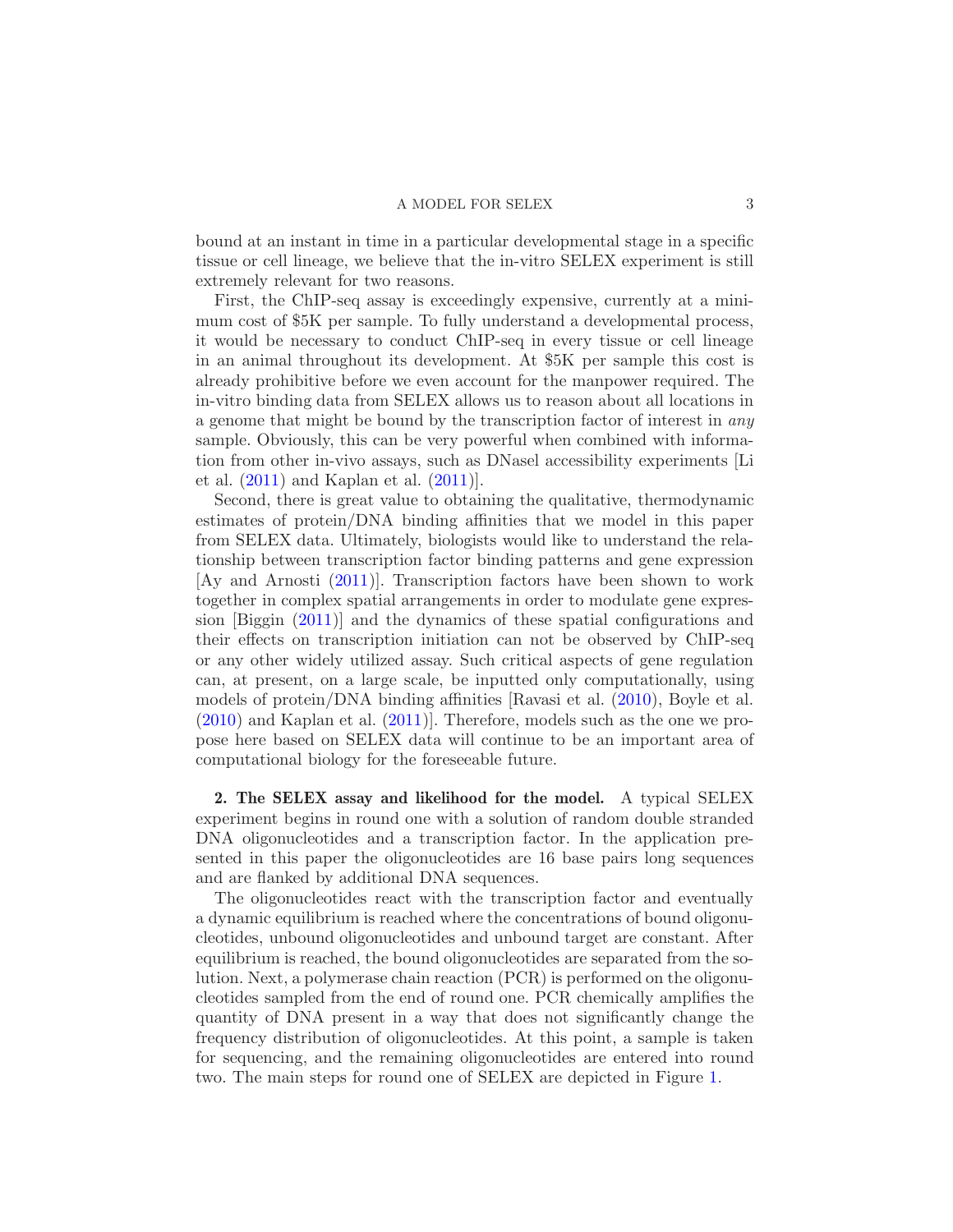

<span id="page-3-0"></span>Fig. 1. *The main experimental steps for round one of a SELEX experiment.*

Round two of SELEX proceeds exactly as round one, except that the initial pool of oligonucleotides is the set of bound oligonucleotides from round one that went through PCR but were not sequenced. Thereafter, the assay proceeds as before: the oligonucleotides react with the transcription factor and, after equilibrium is reached, the bound oligonucleotides are selected and PCR is performed. A sample is taken for sequencing and the remaining oligonucleotides are entered into round three. These steps are repeated for as many rounds as the experimenter desires; see Ogawa and Biggin [\(2011](#page-22-5)) for full experimental details.

The outcome of a SELEX experiment is observed by sequencing the oligonucleotides that are sampled at the end of each round. That is, after performing the assay, the results are a list of sequenced oligonucleotides and usually meta-data, such as the SELEX round in which each oligonucleotide was sequenced, the concentration of unbound transcription factor in a particular round, and/or the temperature at which the experiment was performed.

Each sequence is denoted by  $S_i$ , where i enumerates over all the different sequence types. Letting k represent the length of the sequences and carefully accounting for palindromes and reverse palindromes, for our double stranded DNA application  $i = 1, ..., n$  where  $n = 2^{k-1} + 4^{k-1}$ . We let r identify the round number beginning with  $r = 0$  for the initial random pool of sequences. The number of times sequence type  $S_i$  is observed in round r is represented by  $l_{i,r}$ . Table [1](#page-4-0) shows the first ten 16mers  $S_i$  and the number of times each sequence appeared  $l_{ir}$  in round  $r = 3$  of a SELEX experiment for the transcription factor Bicoid. Although we only show ten sequences, a total of 1324 unique sequences  $S_i$  were observed in round 3 of the SELEX experiment depicted in Table [1.](#page-4-0)

A complicating factor of SELEX is that the length of the binding site l to the transcription factor is less than the length of the sequences  $k$ . In the application of this paper we have  $k = 16$  and we estimate the binding site length of Bicoid  $l$  to be at most 10. All previous methods, including Djordjevic and Sengupta [\(2006](#page-21-4)) and Zhoa, Granas and Stormo [\(2009](#page-22-2)), for analyzing SELEX data use an alignment step prior to analyzing the SELEX data. Such aligners [e.g., Multiple Em for Motif Elicitation (MEME), Bailey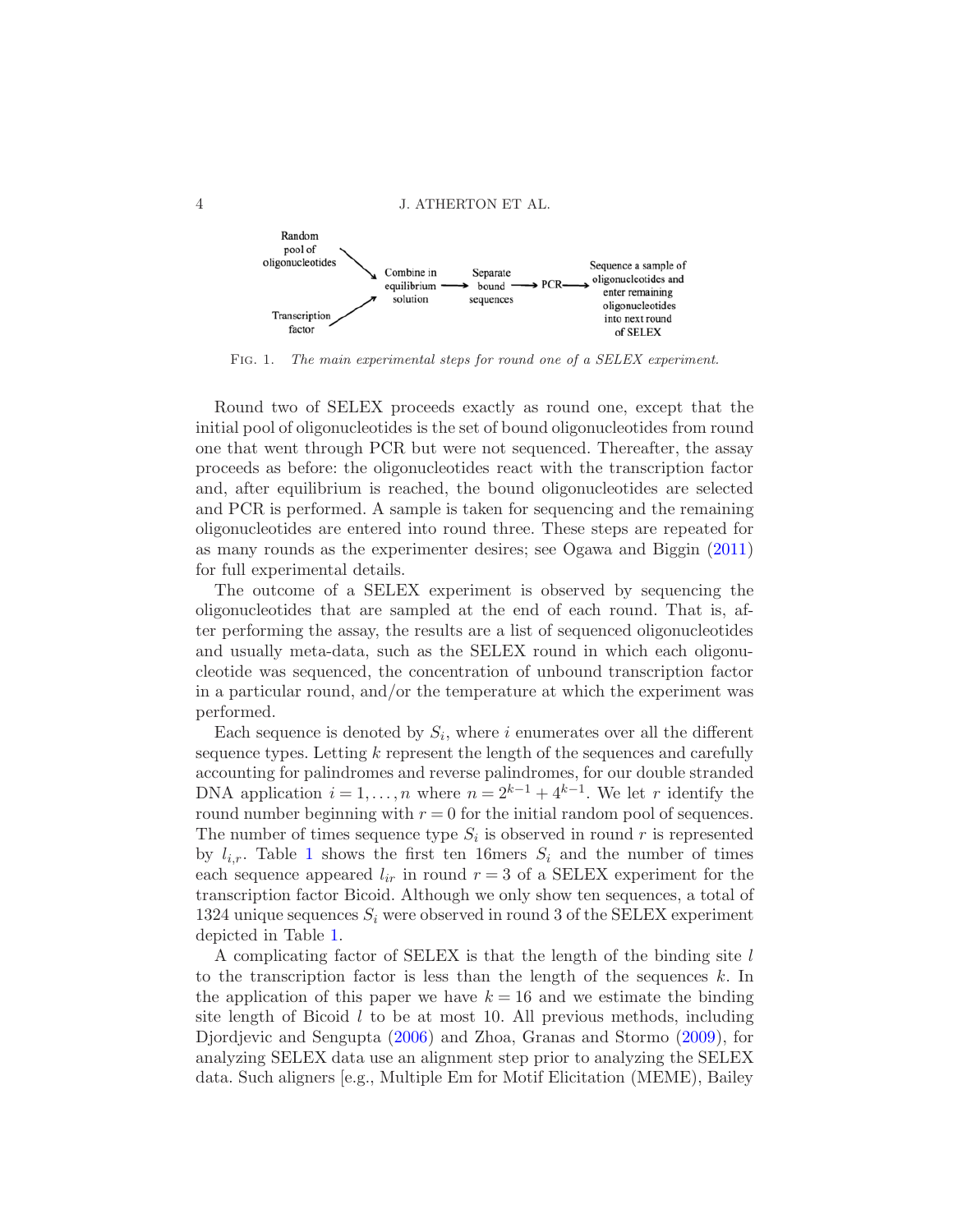## TABLE 1

<span id="page-4-0"></span>

| Example of first ten sequences $S_i$ and their frequencies |
|------------------------------------------------------------|
| $l_{i,3}$ collected after the third round of a SELEX       |
| experiment for the transcription factor Bicoid             |

| $S_i$                   | $l_{i,3}$ |
|-------------------------|-----------|
| TCCCATTAATCCCACC        | 2         |
| <b>GGTGTCGGTTTAAGCG</b> | 2         |
| CTGATTAATCCGAGTG        |           |
| <b>TGAGATTCCATACCCT</b> |           |
| TGTGAGGATATGTTTC        |           |
| TGGGGTTGGATTAAAG        |           |
| GGATTAGGGTTAAGCA        |           |
| GACCCCGGCCTAATCC        |           |
| <b>GGTAATCTCGGGATTA</b> |           |
| TGGACGGATTACGCGG        |           |

et al. [\(2006](#page-21-9))] are not based on the thermodynamics of binding. For each kmer, these aligners will output their "best guess" for the lmer to which the sequence  $S_i$  is bound. We denote the lmer binding sites by  $b_j$ . For example, Table [2](#page-4-1) shows ten aligned sequences from a SELEX experiment for the transcription factor Bicoid. The sequences are aligned for a binding site of  $l = 8$  using an aligner written in the Biggin lab by Stuart Davidson.

Previous models for SELEX take the estimated binding site sequences  $b_i$ from an aligner as input. Our model selects binding sites dynamically as part of the optimization. That is, the model takes the full kmer  $S_i$  sequences that were sequenced after each round of the SELEX experiment as input. The likelihood [\(2.1\)](#page-5-1) is parametrized in terms of  $P_r(S_i)$ , where  $P_r(S_i)$  denotes the

<span id="page-4-1"></span>TABLE 2 *Ten aligned sequences from a SELEX experiment for the transcription factor Bicoid. The sequences here were aligned assuming a binding site of length*  $l = 8$ 

|             | $b_i$           |              |
|-------------|-----------------|--------------|
| <b>ATA</b>  | <b>TTAATCCG</b> | <b>ATAAC</b> |
| CACCC       | TAAATCTT        | CGT          |
|             | TTAATCCA        | GCGCATCA     |
| ACCC        | TTAATCCC        | CCCA         |
| CAACC       | <b>TTAATCCC</b> |              |
| TAA         | <b>TCCCTCCT</b> | AATCC        |
| т           | <b>TTAATCCT</b> | GATCCCC      |
| GGA         | TTAACTCG        | GATTA        |
| GAGAGG      | <b>TTAATCCA</b> | CТ           |
| <b>GTAC</b> | <b>CAAGTCAC</b> | CACA         |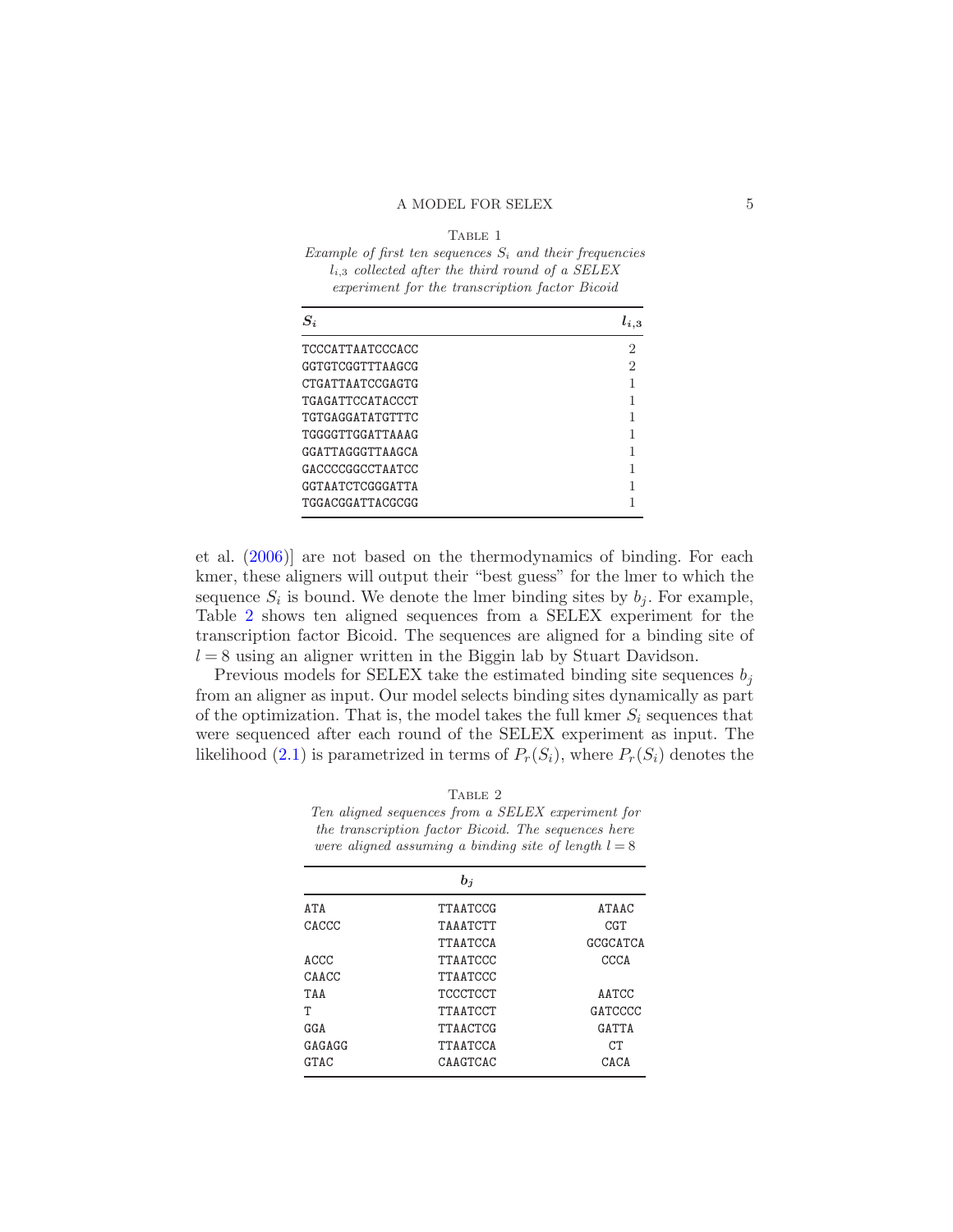probability of selecting sequence  $S_i$  in round r. In Section [3](#page-5-0) we provide the parametrization for  $P_r(S_i)$  in terms of the free energy,  $\Delta G$ , a thermodynamic measure of affinity. Letting  $R$  denote the total number of rounds for the SELEX experiment, we have

<span id="page-5-1"></span>(2.1) 
$$
L(\Delta G | l_{11}, \ldots, l_{nR}) = \prod_{r=1}^{R} \left( \prod_{i=1}^{n} P_r(S_i)^{l_{ir}} \right).
$$

It is easily seen from the likelihood [\(2.1\)](#page-5-1) that our model for SELEX can take as input data from all rounds of a SELEX experiment. This is important, as there is evidence that a range of affinities is required to properly estimate the free energy,  $\Delta G$  [see the review article Djordjevic [\(2007\)](#page-21-10)]. Our model for SELEX is the first model to use data from all rounds of the experiment; previous models use only data from the last round which consists of high affinity sequences.

<span id="page-5-0"></span>3. Parametrization of the model. Section [3.1](#page-5-2) describes how the probability of a sequence  $S_i$  binding to the transcription factor in round r,  $t_r(S_i)$ , is parametrized in terms of the Gibbs free energy  $\Delta G$ . Section [3.2](#page-7-0) provides the parametrization of the probabilities  $P_r(S_i)$  of drawing  $S_i$  from round r. Appendix [A](#page-17-0) gives the necessary chemical background.

<span id="page-5-2"></span>3.1. Probability of a sequence  $S_i$  binding. In SELEX, we have multiple oligonucleotide types  $S_i$  in solution. At dynamic equilibrium in round r, the probability of any copy of type  $S_i$  being bound at a particular instant is equal to the fraction of  $S_i$ , that is, bound,  $t_r(S_i)$ . Letting  $[TF: S_i]_r$  and  $[S_i]_r$ represent the long term average concentrations of the bound product and unbound sequences  $S_i$  in round r, we have

<span id="page-5-3"></span>(3.1) 
$$
t_r(S_i) = \frac{[TF : S_i]_r}{[TF : S_i]_r + [S_i]_r}.
$$

We are interested in modeling the affinity of oligonucleotides that bind in a sequence specific manner to the target. Specific binding involves hydrogen bonding, van der Waals interactions and other short-range forces. Sequence independent binding also occurs. This is due in part because oligonucleotides bind weakly via electrostatic forces [see von Hipple [\(2007\)](#page-22-6)], and because a small percentage of DNA will nonspecifically associate with the bead or non-DNA binding surfaces of the target. Thus, even oligonucleotides that do not bind to the target specifically can be present in later rounds. We make three assumptions concerning specific binding for any oligonucleotide type  $S_i$ :

1. All identical copies of the same oligonucleotide type  $S_i$  bind at the same subsequence  $b_j$ . We refer to this subsequence as the binding site.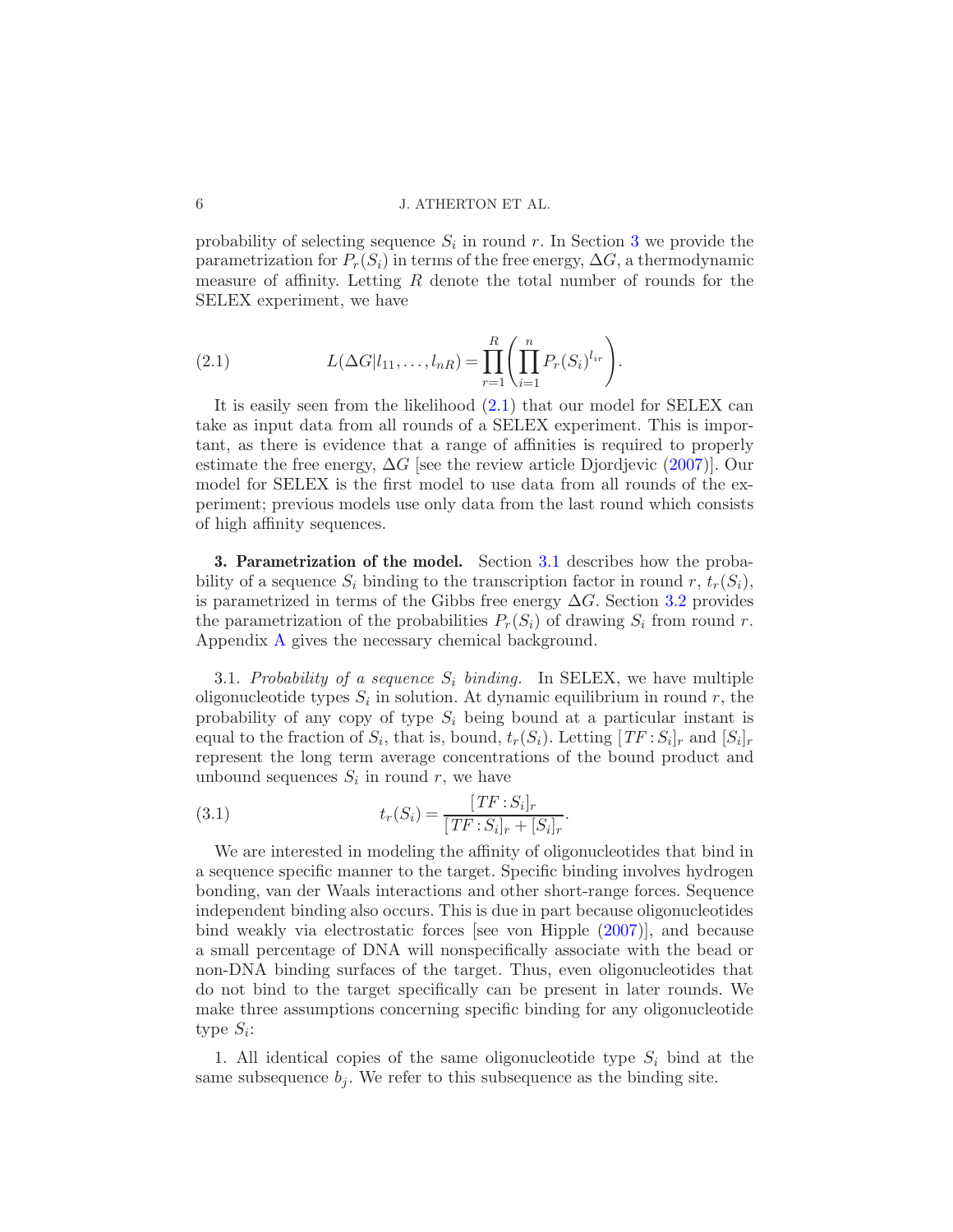2. The subsequence  $b_i$  is assumed to be of fixed length l and independent of the oligonucleotide type  $S_i$  in which it is contained.

3. The binding site  $b_j$  for each oligonucleotide type  $S_i$  is that subsequence which has maximum affinity according to the proposed model.

These correspond to the assumptions that the binding affinity of the sequence is solely a function of the binding site and that there is only one binding site per oligonucleotide.

Given these assumptions and letting  $[TF]_r$  represent the long term average concentration of unbound transcription factor at dynamic equilibrium in round r, we can use  $(A.1)$ ,  $(A.4)$  and  $(3.1)$  to write

<span id="page-6-0"></span>(3.2) 
$$
t_r(S_i) = \frac{[TF]_r \exp((-\Delta G(S_i))/(R_{\text{Gas}}T))}{1 + [TF]_r \exp((-\Delta G(S_i))/(R_{\text{Gas}}T))},
$$

where  $\Delta G(S_i) \equiv \Delta G(b(S_i))$  and  $b(S_i)$  maximizes  $\Delta G$  among all  $b_j$ 's of the length  $l$  we have specified contained in  $S_i$ .

In a SELEX experiment,  $t_r(S_i)$  can also be viewed as the conditional probability that a particular molecule of the species  $S_i$  is bound at the end of round  $r$  given that it is present at the beginning of round  $r$ . Formally,

(3.3) 
$$
t_r(S_i) \equiv P[S_i \text{ bound at the end of } r \text{ | it is present in } r].
$$

Defining  $\widehat{[\mathit{TF}]}_r$  to be the concentration of the transcription factor at a particular instant, we obtain  $\widehat{t}_r(S_i)$ ,

<span id="page-6-1"></span>(3.4) 
$$
\widehat{t_r}(S_i) = \frac{\widehat{[TF]_r} \exp((-\Delta G(S_i))/(RT))}{1 + \widehat{[TF]_r} \exp((-\Delta G(S_i))/(RT))},
$$

which is an estimate of  $t_r(S_i)$ . We expect that the instantaneous concentrations  $\widehat{[\mathit{TF}]}_r$ ,  $\widehat{[\mathit{TF}:\mathit{S}]}_r$  and  $\widehat{[\mathit{S}]}_r$  will vary within 5% of their long term average concentrations  $[TF], [TF:S]$  and  $[S].$ 

It is very difficult to measure the amount of transcription factor that is "active" in a binding reaction, versus denatured or otherwise nonfunctional. Hence, we do not have measurements for  $[TF]_r$  and this causes an identifiability problem when estimating  $\Delta G$ . The problem is easily remedied by estimating  $\Delta\Delta G$  instead. See Appendix [B.1](#page-18-1) for further discussion.

Although the notation differs, our formulation for the probability of a sequence type  $S_i$  binding in round r,  $\hat{t}_r(S_i)$ , resembles the parametrization first introduced by Djordjevic and Sengupta [\(2006](#page-21-4)) and later used by Zhoa, Granas and Stormo [\(2009](#page-22-2)). The thermodynamic formulation [\(3.2\)](#page-6-0) includes competitive binding between oligonucleotides  $S_i$  since the  $S_i$  are all competing for the unbound transcription factor. As we search all possible binding sites of each oligonucleotide type  $S_i$  for the optimal site, our model takes alignment into account implicitly, unlike Djordjevic and Sengupta [\(2006](#page-21-4)) and Zhoa, Granas and Stormo [\(2009](#page-22-2)) which either use a pre-alignment step as in Table [2](#page-4-1) or work on data with  $k = l$ .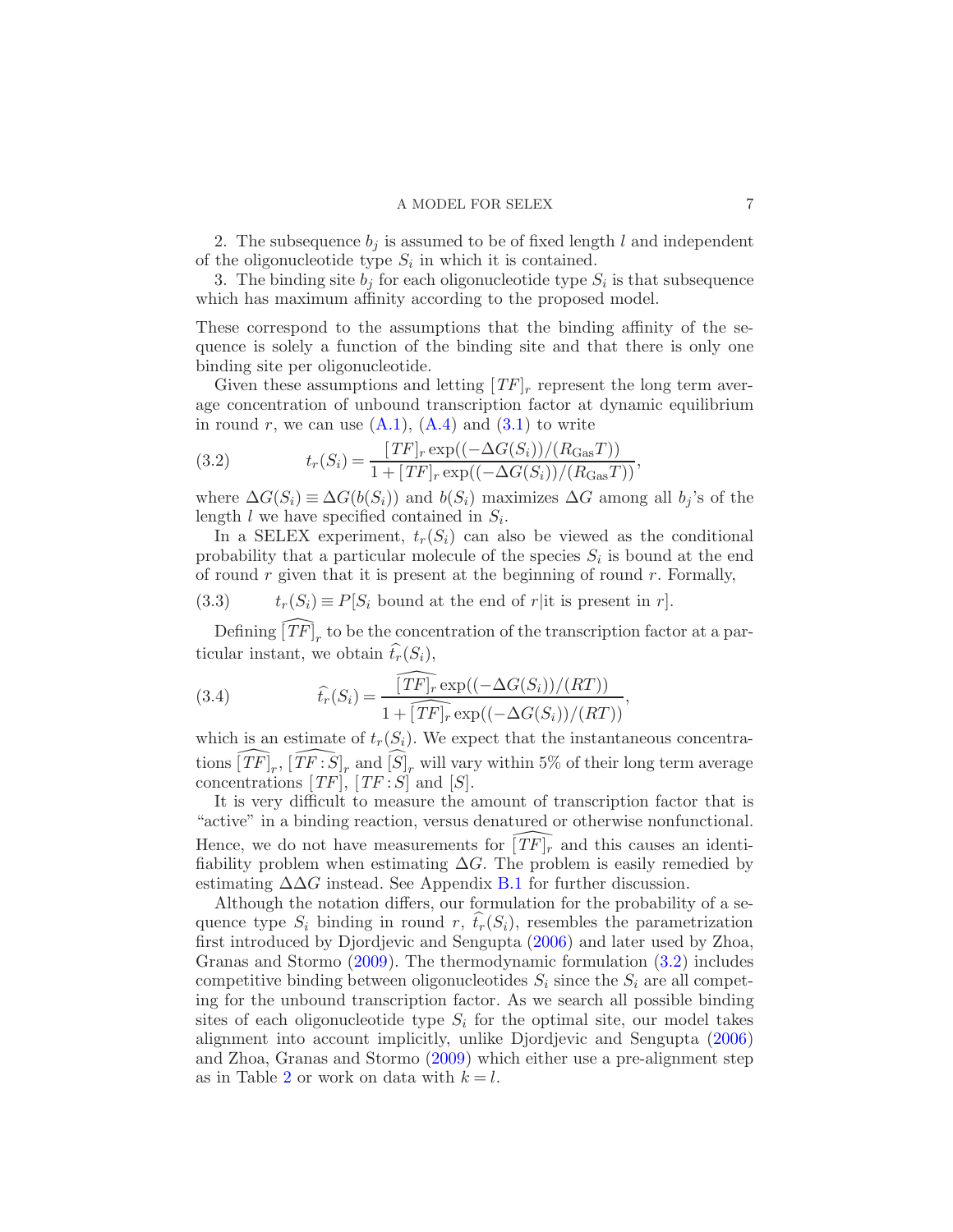<span id="page-7-0"></span>3.2. Probability of drawing a sequence  $S_i$ . Next we express the distribution of bound sequences in terms of  $(3.4)$ . We first assume that each sequence is present in an initial amount  $C_0$  in round zero. We then make the assumption that each PCR step replicates each molecule of type  $S_i$   $A_r$  times on average in round r. Then, after the rth round of selection the amount of  $S_i$ is

$$
C_0 \prod_{r=1}^{\bar{r}} A_r \widehat{t}_r(S_i).
$$

Dividing the total amount of  $S_i$  after round  $\bar{r}$  by the total amount of all sequences after round  $\bar{r}$  gives an estimate of the frequency distribution of bound sequences at the end of round  $\bar{r}$ . Formally,

<span id="page-7-1"></span>(3.5) 
$$
P_{\bar{r}}(S_i) = P[S_i \text{ is sequenced in round } \bar{r}] = \frac{\prod_{r=1}^{\bar{r}} \hat{t}_r(S_i)}{\sum_{\text{all } S_j} \prod_{r=1}^{\bar{r}} \hat{t}_r(S_j)}.
$$

Djordjevic and Sengupta [\(2006](#page-21-4)) assume that all the sequences they see in the last round bound the protein and all the sequences they do not see did not bind. Hence, their likelihood differs significantly from ours. Like us, Zhoa, Granas and Stormo [\(2009\)](#page-22-2) account for the multinomial sampling in [\(3.5\)](#page-7-1). Zhoa, Granas and Stormo [\(2009](#page-22-2)) also account for extra variability generated during amplification by PCR. Both Zhoa, Granas and Stormo [\(2009\)](#page-22-2) and us fail to correct for the case in which zero oligonucleotides of a particular species are bound in round  $r$ . The large oligonucleotide counts makes this a reasonable approximation. For instance, in the data we study in Section [5,](#page-9-0) each 16mer species had an average of 65,000 copies in round zero.

As discussed in Section [3.1,](#page-5-2) it is possible for oligonucleotides to make it though the selection step via a variety of mechanisms, including nonsequence mediated, electrostatic protein–DNA interaction (nonspecific binding), DNA–DNA interactions or DNA–apparatus interactions (experimental error). We account for such sequences in our model, and refer to the effects that result in their selection collectively as *Junk Binding*. If  $c_j$  is a constant between 0 and 1, then we can modify our equations to allow for junk binding as follows:

$$
\widehat{t_r}(c_J, S_i) = ((1 - c_J)\widehat{t_r}(S_i) + c_J).
$$

Our parametrization of the junk binding is different from Djordjevic and Sengupta [\(2006](#page-21-4)) and Zhoa, Granas and Stormo [\(2009](#page-22-2)) who both use only a thermodynamic parametrization for the nonspecific binding.

<span id="page-7-2"></span>3.3. Binding model. The binding model is the relationship between the actual DNA sequence of a binding site  $b_j$  and the free energy  $\Delta G$ . So far we have formulated our model in complete generality with respect to the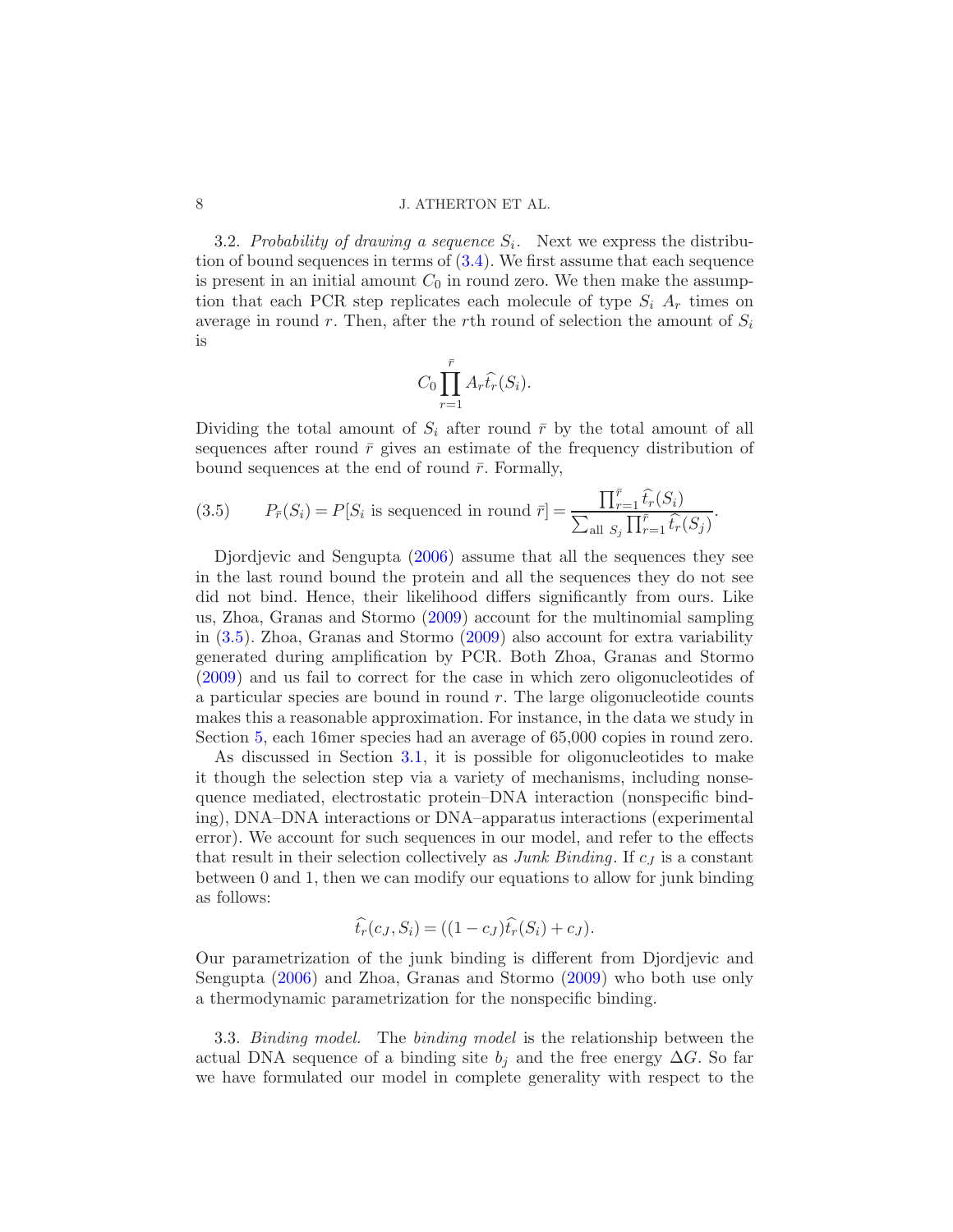binding model. The most widely applied model is an additive one. The additive model was used in both Djordjevic and Sengupta [\(2006](#page-21-4)) and Zhoa, Granas and Stormo [\(2009\)](#page-22-2). Such a model assumes that each base pair of DNA makes some contribution to the total binding affinity independent of all other base pairs in the binding site. Representing the nucleotide base pair at position k in  $b_i$  as  $o_k$ , and letting  $\varepsilon_t(o_k)$  represent the indicator function

<span id="page-8-0"></span>
$$
\varepsilon_t(o_k) = \begin{cases} 1, & \text{if } o_k = t, \\ 0, & \text{otherwise,} \end{cases}
$$

we write the elements of the energy matrix as  $\lambda_{kt}$ ,

(3.6) 
$$
\Delta G(b_j) = \sum_{k=1}^{l} \sum_{t \in \{A, C, G, T\}} \lambda_{kt} \varepsilon_t(o_k).
$$

As before, the length l represents the length of the binding site. The parameters to be estimated are the  $\lambda_{kt}$  from the energy matrix.

It is important to note that our additive model [\(3.6\)](#page-8-0) does not correspond to a Position Weight Matrix (PWM). In a PWM the nucleotide positions are treated independently. In our notation this means that the probability of sequence  $S_i$  binding to the transcription factor,  $t_r(S_i)$ , will equal a product of probabilities where each probability corresponds to a position in the sequence and the value of each probability is determined by the nucleotide at the corresponding position. Our model deviates from such an independence model in two important ways:

- By assuming that the binding of a sequence is determined by a smaller binding site, our model permits considerable dependence between nucleotide positions and sequences well separated in hamming distance. If we group the sequences by the binding sites that give minimal free energy, we see that the distribution of binding probabilities over sequences is a mixture of probability distributions, each of which, ignoring thermodynamic considerations, could be characterized by PWM.
- Even when the sequence and binding site coincide, that is, when  $k$  and  $l$ are equal, the probability of a sequence  $S_i$  binding  $t_r(S_i)$  is modeled by a log odds model. Rearranging equation [\(3.4\)](#page-6-1),

$$
\log\bigg(\frac{t_r(S_i)}{1 - t_r(S_i)}\bigg) = \log([TF]_r) - \frac{\Delta G(S_i)}{RT}.
$$

4. Optimization. This section discusses the optimization of our model. In particular, Section [4.1](#page-9-1) explains how we simulate to simplify the denominator of  $P_r(S_i)$  and Section [4.2](#page-9-2) discusses the numerics of the optimization procedure. There are three identifiability issues with our model that are easily overcome. The identifiability issues are presented in Appendix [B.](#page-18-2)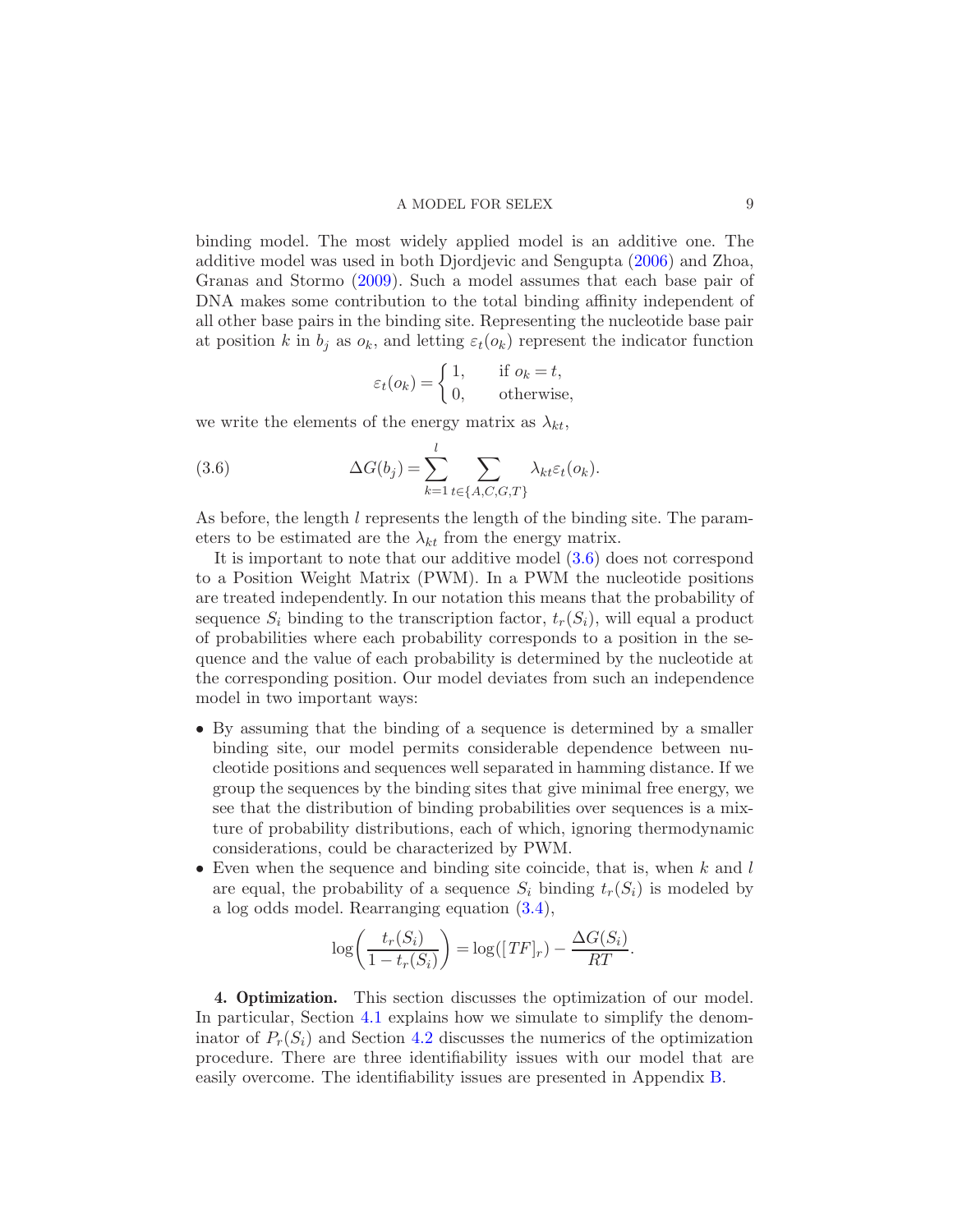4.1. Denominator of  $P_r(S_i)$ . For  $k = 16$  the number of oligonucleotide types in the initial random pool is  $2^{15} + 4^{15}$ . It is infeasible to include all oligonucleotide types in the denominator of  $(3.5)$ . We estimate the denominator using Monte Carlo and take a simple random sample of oligonucleotides by selecting nucleotide base pairs from a uniform distribution. Our approach differs from Zhoa, Granas and Stormo  $(2009)$  who discretized the energy distribution in order to simplify the denominator before numerically optimizing to estimate the free energy matrix  $\Delta G$ .

<span id="page-9-2"></span>4.2. Numerical optimization. With regards to our model, a point not yet discussed is the difficulty of maximizing the likelihood. If  $[TF]_r$  is "small," then the denominator in [\(3.4\)](#page-6-1) can be approximated by one. The likelihood  $(2.1)$  will simplify, and the optimization between each alignment step becomes a convex optimization problem. However, since we avoid making simplifications regarding the concentration of a transcription factor in each round, the optimization is more difficult, as discussed below.

There are substantial computational and algorithmic difficulties in fitting the model. Standard optimization techniques are often ineffective because the likelihood surface is neither convex nor differentiable. In particular, the lack of continuous derivatives makes gradient descent methods like Broyden– Fletcher–Goldfarb–Shanno (BFGS) [Nocedal and Wright [\(2006\)](#page-22-7)] unstable. In addition, the lack of convexity means that line search methods [Nelder and Mead [\(1965](#page-22-8))] tend to become trapped in local maxima. In view of these considerations, we have had success using downhill simplex methods [Powell [\(1964](#page-22-9))] from a large set of random starting locations. This method is, empirically, stable. The software tool presented in the supplementary material [Atherton et al. [\(2012\)](#page-21-11)] implements this method. The simulations and results in Section [5](#page-9-0) were all produced using the provided software tool.

<span id="page-9-0"></span>5. Results. In Section [5.1](#page-10-0) we demonstrate how our model works on simulated data. Section [5.2](#page-12-0) applies our model to Bicoid SELEX data from the Biggin Lab. We then compare the estimates from our model to estimates made from an in-vitro multiplex assay experiment in the Biggin Lab and to estimates made from the Binding Energy Estimates using the Maximum Likelihood (BEEML) model of Zhoa, Granas and Stormo [\(2009](#page-22-2)) in Section [5.3.](#page-12-1)

Finally, we see how our model performs versus other published methods when searching for transcription factor binding sites along the genome. In Section [5.4](#page-14-0) we observe that for the transcription factor Bicoid there is good agreement between the putative binding sites predicted by an in-vivo ChIPchip experiment performed in the Biggin Lab and all the other published methods we compare it with; however, the agreement is strongest between

<span id="page-9-1"></span>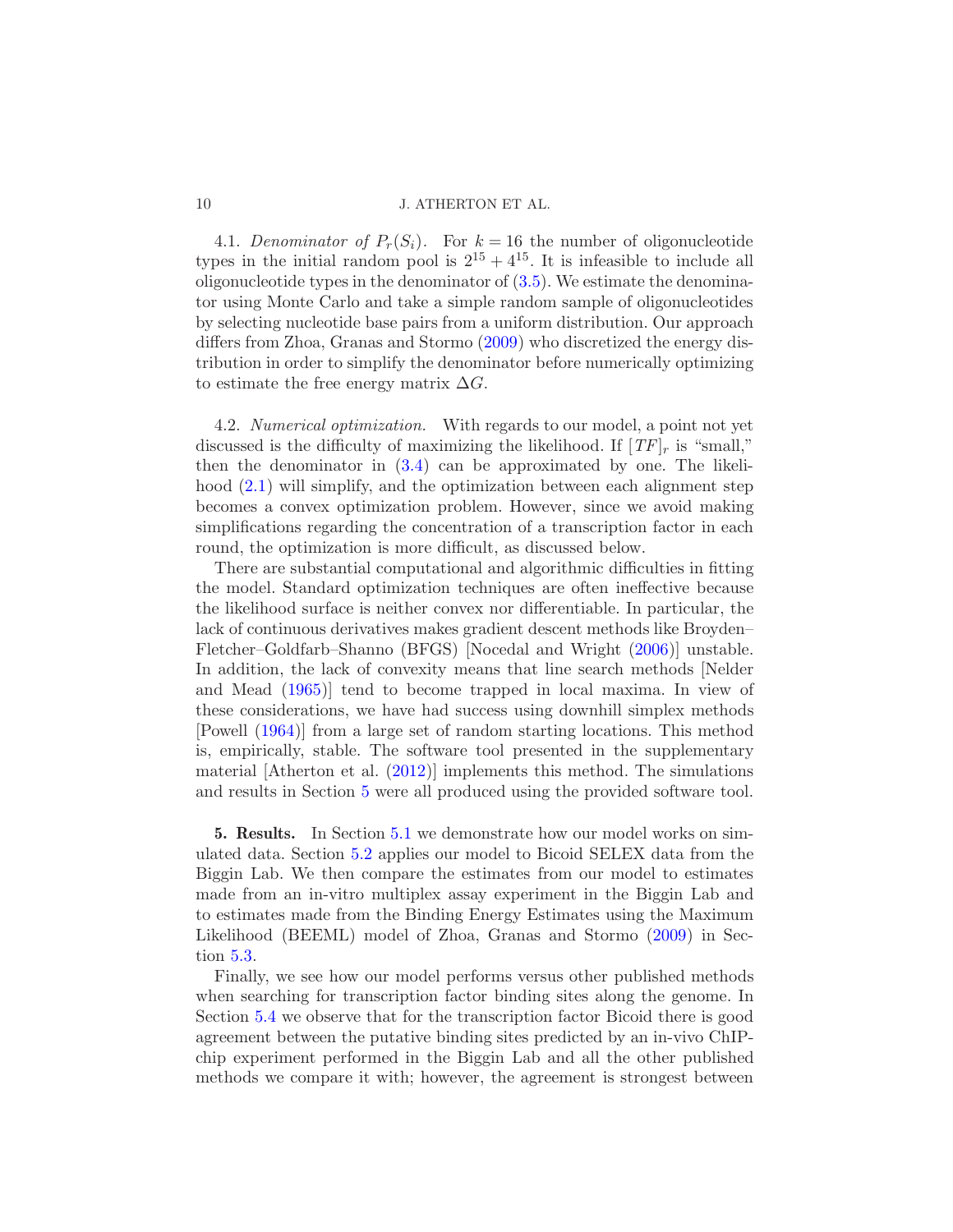the ChIP-chip experiment and the results of our model applied to the SELEX data for Bicoid.

We have chosen to explain the results from Bicoid in detail because it has been studied extensively in the literature and we have multiple replicates of the SELEX experiment, the multiplex assay experiment and the ChIP-chip experiment. The protocol for the SELEX experiment is provided in Ogawa and Biggin [\(2011](#page-22-5)).

<span id="page-10-0"></span>5.1. Simulations. To explore the properties of our estimation procedure, we simulated data under our model and refit the model parameters from the simulated data. The energy model that we simulated under is a plausible model for binding of the Bicoid homebox which is strongly attracted to sequences that include TAAT. In fact, the energy matrix used for the simulation is the matrix estimated in Table [3.](#page-10-1)

To simulate data under the SELEX model, we generated one million 16mer random sequences uniformly, which we refer to as round 0. Then, for rounds  $r = 1, \ldots, 4$ , we keep each sequence in round  $r - 1$  with the probability given by [\(3.2\)](#page-6-0).

To simulate the PCR duplication process, in which the number of oligonucleotides is typically much larger than the number of PCR molecules, we repeatedly selected a sequence at random and duplicated the selected sequence, until we had one million sequences.

After we had reached one million sequences, we randomly sampled 2000 of these without replacement. The 2000 sequences are the data for round  $r$ , which we fed into our model. The other sequences formed the selection pool for round  $r-1$ .

In Figure [2](#page-11-0) we present boxplots of the estimated parameter values for 32 simulations. We simulate our Bicoid SELEX data situation of having

A C G T 1  $-4.722516$   $-5.729347$  0.000000  $-6.251779$ 2 −7.447426 −5.981440 0.000000 −16.853690 3 0.000000  $-6.946246$   $-15.701235$   $-8.529272$ 4  $-7.746046$   $-15.548042$   $-12.535315$  0.000000 5 −7.989755 −7.201358 −24.708969 0.000000 6 0.000000 −9.611195 −8.497223 −5.336888 7 −0.505663 −19.926999 0.000000 −4.445374 8 −1.836787 −0.228140 0.000000 −0.945140 9 −1.841359 −1.612913 0.000000 −1.417988 10 −1.431632 −1.539663 0.000000 −0.235633

TABLE 3

<span id="page-10-1"></span>*The Gibbs free energy matrix estimated from a SELEX experiment on the transcription factor Bicoid*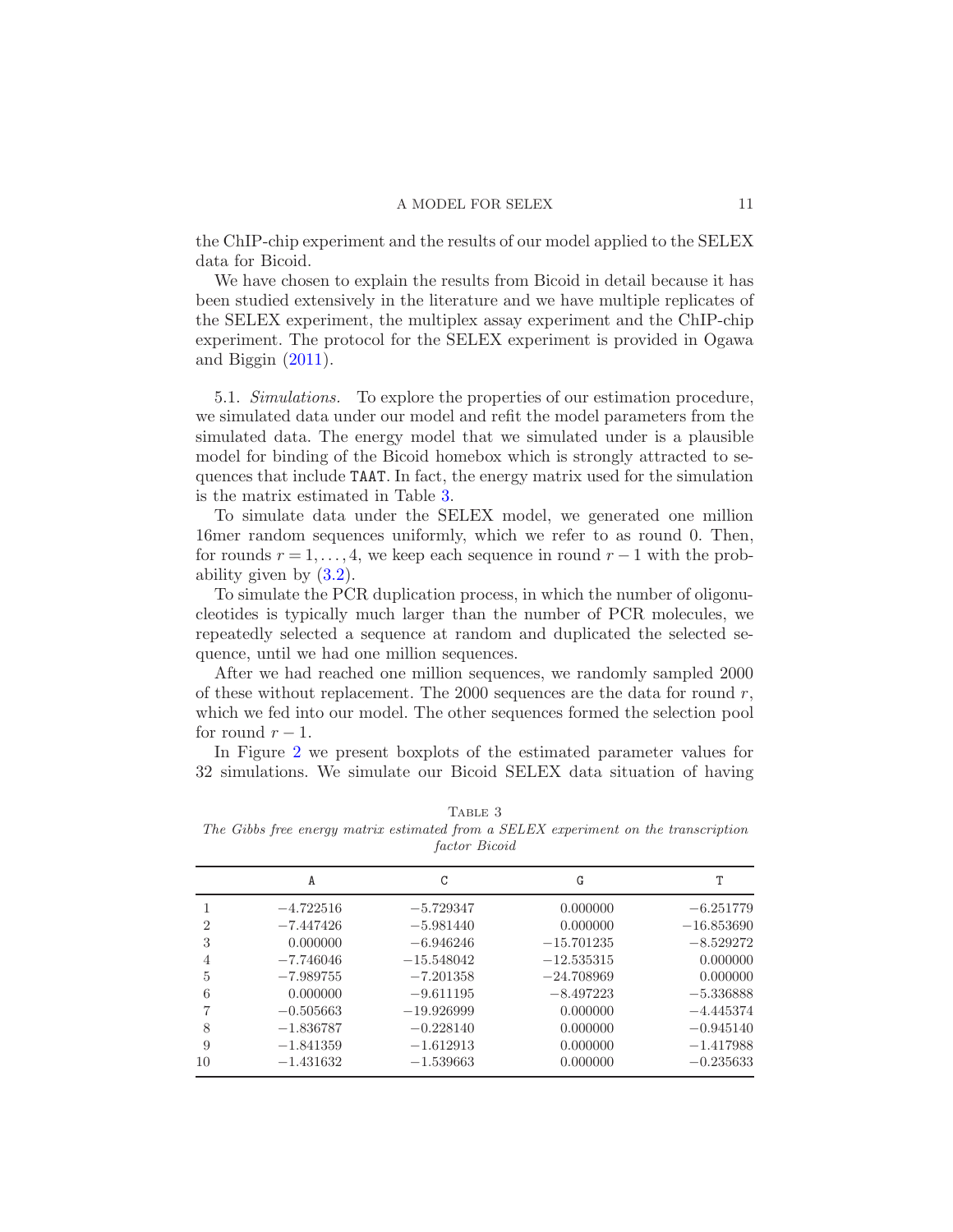

<span id="page-11-0"></span>Fig. 2. *Boxplots of the free energy parameters estimated from the* 32 *simulations. The values that generated the simulations are shown by red crosses.*

a binding site length of  $l = 10$  inside random 16mer sequences  $S_i$ . As can be seen, under the model, our procedure provides biased results. In our simulations, the binding strength of the consensus sequence is overestimated. We believe this bias will also be present but hopefully smaller in magnitude when real SELEX data is analyzed, since a real SELEX experiment will begin in round 0 with many, many more sequences that 1 million. To the best of our knowledge, the bias is present due to the fact that we assume in our model that every sequence type  $S_i$  is present in each round r of the SELEX experiment. In reality, of course, and in our simulations, weaker sequences will not make it to later rounds of SELEX. This will make the consensus sequence look stronger than it really is.

Many more simulations are provided in the supplementary material [Atherton et al. [\(2012](#page-21-11))]. It appears that as the stringency of the experiment is increased (either by decreasing the amount of the transcription factor or by increasing the energy matrix) the bias is increased. Also seen in our simulations in the supplementary material [Atherton et al. [\(2012](#page-21-11))] is that the bias is also present and much bigger in magnitude in the BEEML model. Of course, the BEEML model makes the same assumption as us that every sequence type is present in each round of SELEX.

Unfortunately it is impossible to know exactly what sequence types are in each round r of a SELEX experiment. Since we wanted to include data from all rounds of a SELEX experiment and include alignment in our model, we are forced to assume that all possible sequence types are present in every round. In our earliest efforts to model SELEX data we used models which only included the last round of SELEX and we assumed that the only binding sites  $b_i$  that were present were the binding site types that were observed.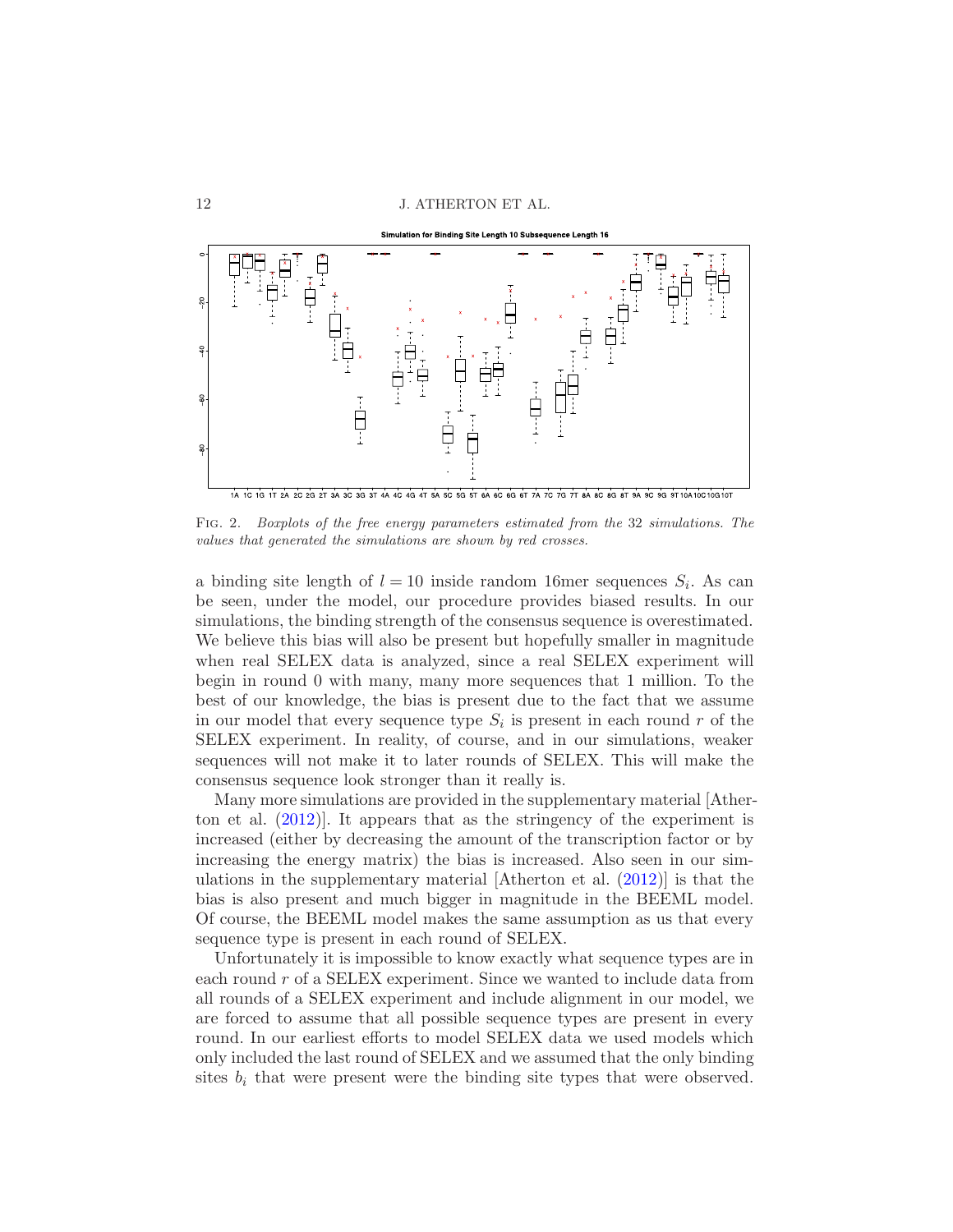Of course these models required a pre-alignment step and could only accept data from the last round of SELEX.

<span id="page-12-0"></span>5.2. Bicoid SELEX data. Our SELEX model was run on output from all four rounds of the Bicoid SELEX experiment. Here  $k = 16$  and  $l = 10$ . The  $\Delta\Delta G$  matrix is given in Table [3.](#page-10-1) The sequence with the highest affinity to Bicoid is called the consensus sequence. Our consensus sequence is GGATTAGGGG (or equivalently CCTAATCCCC). We have set the energy of the consensus sequence to be 0 in Table [3.](#page-10-1)

<span id="page-12-1"></span>5.3. Comparison to the multiplex assay experiment and BEEML. In addition to SELEX, the Biggin Lab has also produced an in-vitro multiplex assay experiment. In this multiplex assay experiment a small number of sequence types  $S_i$  are produced. Usually the consensus sequence is known a priori (e.g., from a SELEX experiment) and the sequence types  $S_i$  produced for the experiment vary from the consensus sequence at one or two positions only. As in the SELEX experiment, the  $S_i$  are entered in solution with the transcription factor Bicoid. The solution is allowed to reach equilibrium and then the bound sequences are separated from the transcription factor. Since there are very few sequence types  $S_i$  present in this experiment, one can obtain a much more accurate measure of the amount of bound  $S_i$ than in a SELEX experiment. Using the thermodynamic concepts presented in this paper, one can easily use the measured amounts of each bound sequence type to directly calculate a  $\Delta\Delta G$  matrix. The results of the multiplex assay experiment described above for Bicoid are shown in green in Figure [3.](#page-12-2)



<span id="page-12-2"></span>Fig. 3. *Estimated* ∆∆G *matrices from (1) a multiplex assay experiment from the Biggin Lab (green), (2) our model applied to all four rounds of a SELEX experiment for Bicoid (blue), and (3) the BEEML model of Zhoa, Granas and Stormo [\(2009\)](#page-22-2) applied to data from rounds three and four of the same SELEX experiment for Bicoid (grey).*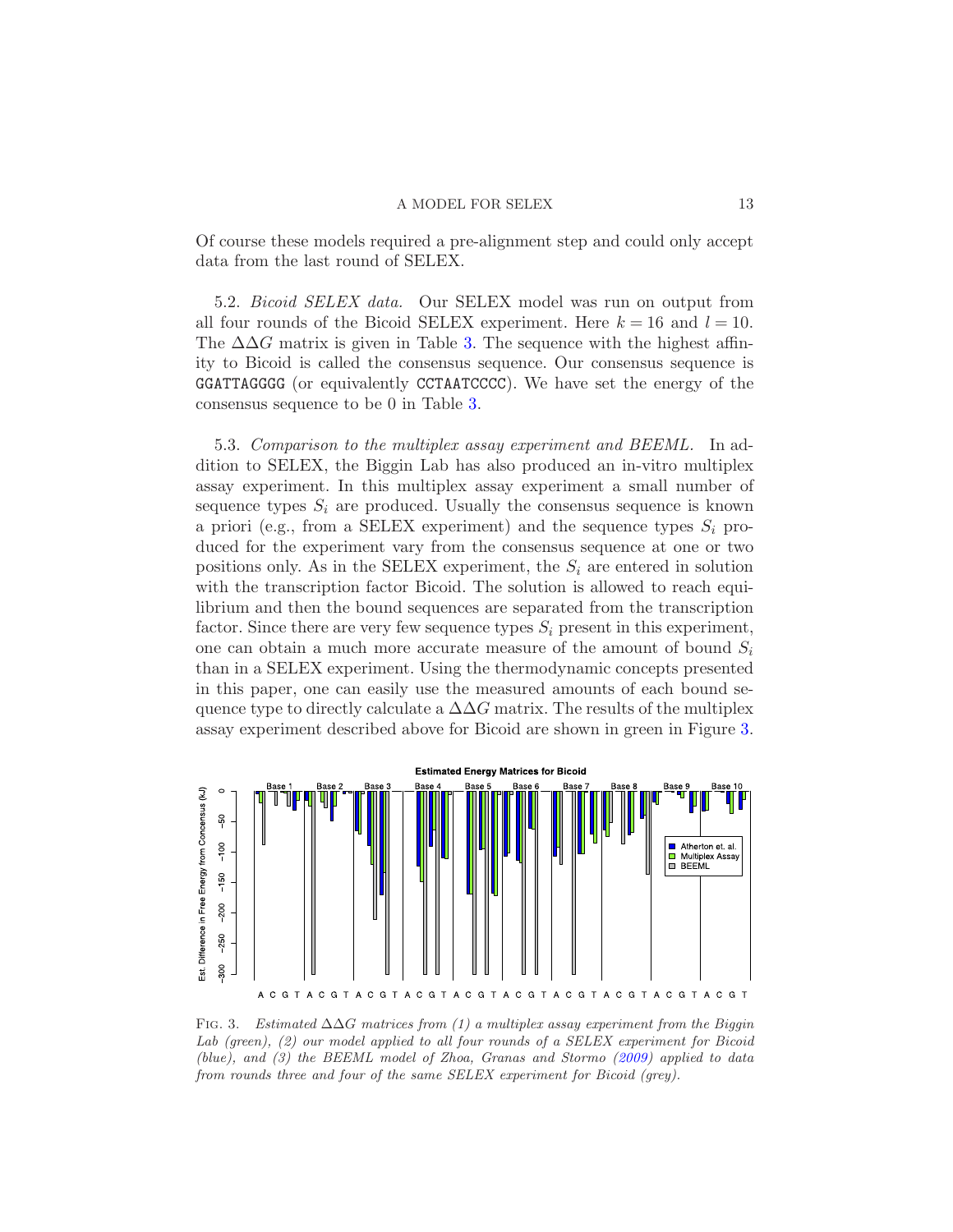To compare our model to the BEEML model of Zhoa, Granas and Stormo  $(2009)$ , we had to pre-align the sequences  $S_i$  for a binding site of length ten. To do the alignment, we used MEME [Bailey et al. [\(2006](#page-21-9))]. We considered using MEME to directly align the sequences and then input these sequences into the BEEML model; however, when aligning sequences MEME clusters like sequences together and also eliminates sequences which do not fit according to their model. Hence, we decided it was preferable to run MEME and construct a mean PWM based on the output from round four of the SELEX experiment. We then used the PWM to find the highest affinity subsequence of length ten in each 16 mer  $S_i$  from rounds three and four of the SELEX experiment. These subsequences were the aligned binding sites that were given to the BEEML model as input. The results of BEEML are shown in grey in Figure [3.](#page-12-2)

Finally, as described in Section [5.2,](#page-12-0) we ran our model on all rounds of a SELEX experiment for Bicoid. The results are plotted in Figure [3](#page-12-2) in blue.

From Figure [3](#page-12-2) we see that the consensus sequence for the multiplex assay experiment is CTTAATCCCC and the consensus sequence for BEEML is TGTAATTGGG. Recall from Section [5.2](#page-12-0) that the consensus sequence for our model is CCTAATC CCC. It is clear that all three models pick up the TAAT homebox which is clearly the most important factor in determining the affinity of a subsequence to Bicoid. Also seen from Figure [3](#page-12-2) is how deleterious a mutation in the homebox is to binding. Any mutation from TAAT at positions three to six leads to a very substantial decrease in  $\Delta\Delta G$ . All models show that mutations from the consensus sequence at positions nine and ten are not very critical to binding. The three models also indicate that positions one and two are weakly critical to binding; however, BEEML indicates it is deleterious to have nucleotide base A at positions one and two, whereas our model and the multiplex assay do not show the same deleterious effect. There are other obvious instances where the BEEML model deviates significantly from our model and the multiplex assay experiment.

As for why the BEEML model deviates quite a bit from our model and the multiplex assay experiment for certain nucleotide estimates at certain locations, a main reason is most likely the need to pre-align using MEME, that is, the output we see for BEEML will be heavily influenced by MEME. Our model aligns during the optimization of the likelihood and, hence, unlike MEME, our alignment is based on thermodynamic principles. There are also important differences between BEEML and our model. Both BEEML and our model are thermodynamic models run on the same SELEX experiment, however:

• BEEML accounts for the nonspecific energy of binding. Although our model can account for the nonspecific binding, in this instance, it was run without accounting for nonspecific binding.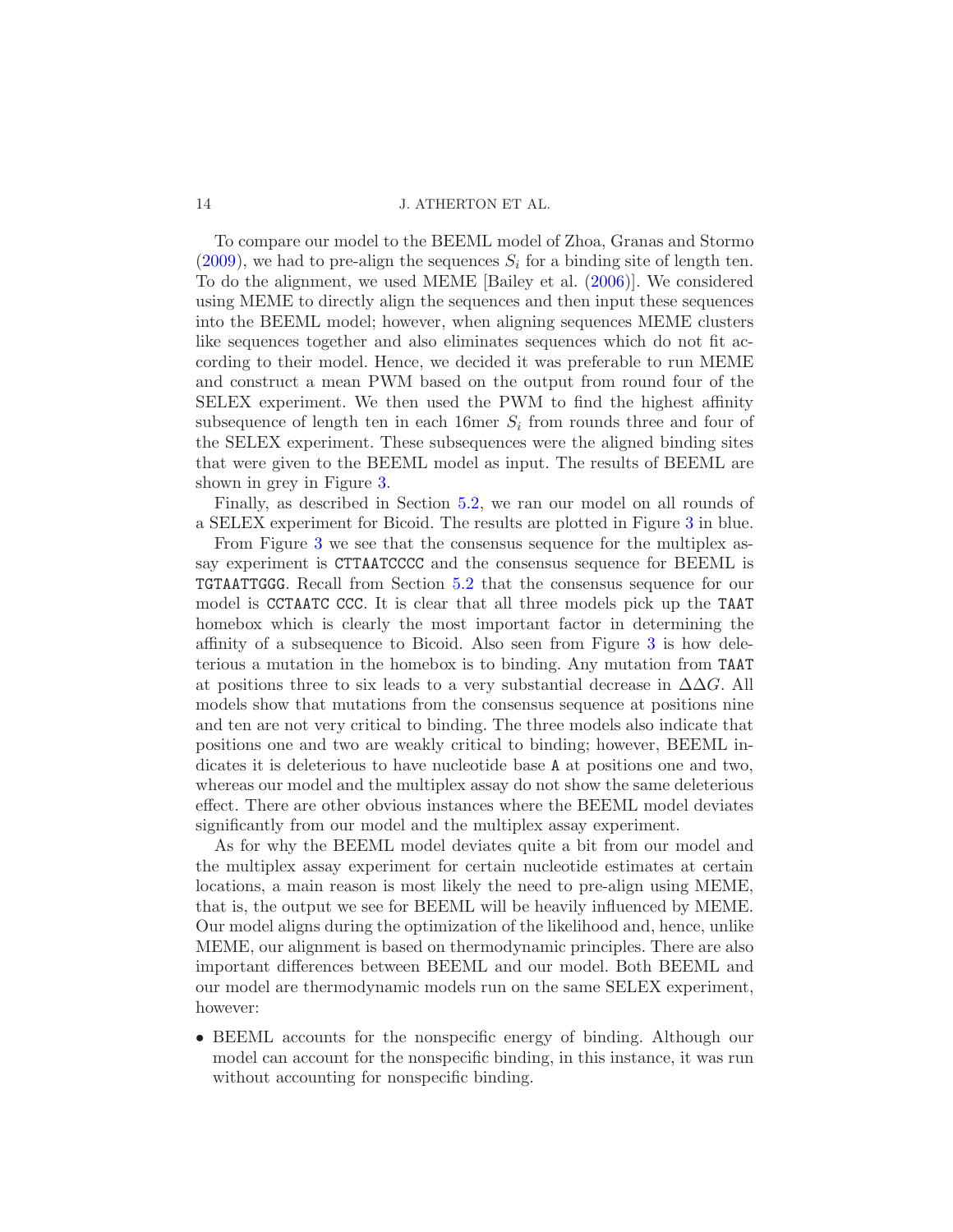- BEEML accounts for errors in the PCR step. We have chosen not to account for that explicitly in our model.
- BEEML also has an expression similar to our expression  $(3.5)$  for  $P_r(S_i)$ . The problem both models encounter is that there are too many terms to enumerate in the denominator. As described in Section [4.1,](#page-9-1) we use Monte Carlo to overcome this. The BEEML model takes a different approach similar to Djordjevic and Sengupta [\(2006\)](#page-21-4) where they discretize over a user defined number of energy levels.
- Our model uses data from all rounds of the experiment. Furthermore, we carefully model the sequence enrichment from one round to the next. The code for BEEML accepts data from two rounds of SELEX, however, there is no indication in Zhoa, Granas and Stormo [\(2009\)](#page-22-2) that they correctly model the progression from one round to the next.
- The final likelihoods for our model and BEEML are different and optimization schemes used are also different.

Hence, although the BEEML model has offered significant improvements to the original Djordjevic and Sengupta [\(2006](#page-21-4)) model, we believe that our model offers further important improvements.

Of course, we also see that our model estimates deviate slightly from the multiplex assay estimates and we hope that in these instances our model is providing good estimates for the  $\Delta\Delta G$  matrix since we are using data from many, many more sequence types  $S_i$  than the multiplex assay experiment. In particular, we are including sequences with a full range of affinities from low to high.

As the  $\Delta\Delta G$  energies from the multiplex assay are calculated directly from the thermodynamic equations, we do not anticipate a big bias in the multiplex assay estimates. There does not seem to be any consistent difference between our model estimates of  $\Delta\Delta G$  and the estimates from the multiplex assay experiment. This observation supports our hypothesis that the bias observed in our SELEX simulations will be reduced when our model is applied to real data since in a real SELEX experiment there are many more sequences present and, hence, many more low affinity sequences will make it through to later rounds than in our simulation. Basically, we think that the assumption of each sequence type being present in each round is more valid in the real data situation than in the simulated data situation.

<span id="page-14-0"></span>5.4. Comparison in an in-vivo setting. Using the  $\Delta\Delta G$  matrix estimated by our model on the Bicoid SELEX data in Table [3,](#page-10-1) we scan the genome of Drosophila Melanogaster and compare the results of our model and three other popular models to the results of an in-vivo ChIP-chip experiment.

The Berkeley Drosophila Transcription Network Project (BDTNP) has generated SELEX and ChIP-chip data for Bicoid. ChIP-chip data measures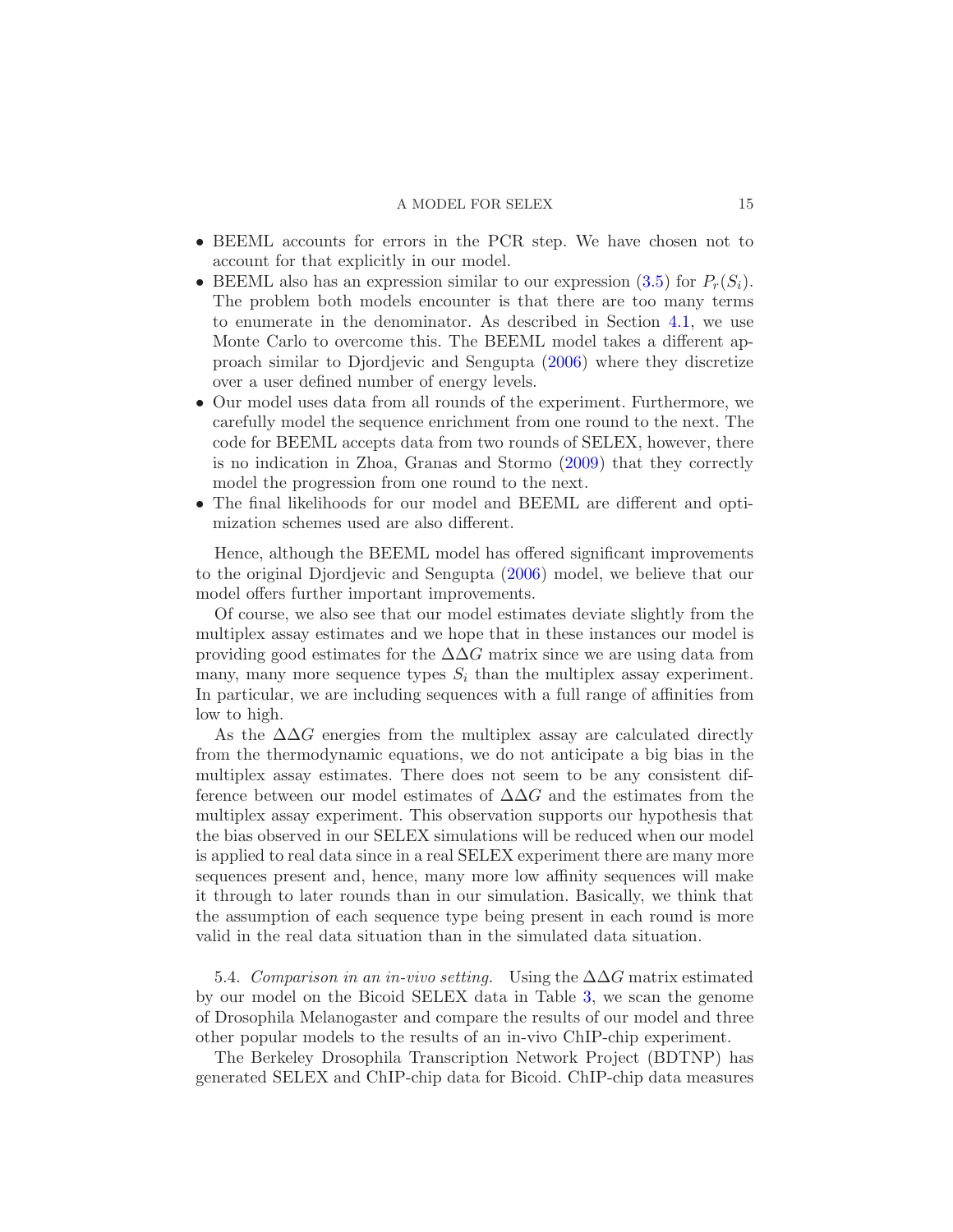16 J. ATHERTON ET AL.

Smoothed Average Over ChIP-chip Peaks



<span id="page-15-0"></span>Fig. 4. *Smoothed average of predicted binding sites for four models at ChIP-chip peaks. The legend is as follows: Atherton et al. represents the model discussed in this paper, MEME represents Bailey et al. [\(2006\)](#page-21-9), Segal represents Segal et al. [\(2006\)](#page-22-10) and Berman et al. represents Berman et al. [\(2004](#page-21-12)). The fixed parameters (as described in Appendix [C\)](#page-19-0) for the analysis of the ChIP-chip data are*  $n_p = 100$ ,  $w_s = 4000$ ,  $n_s = 100$ , and  $s_t = 0.999$ . *The peaks are aligned so that the center of each peak, defined as the highest point in the peak, appears at* 0 *on the* x*-axis.*

the genome wide relative levels of occupancy for a single protein of interest. We used the BDNTP ChIP-chip data and a simple, nonparametric method to validate and compare our Bicoid model with a PWM derived from MEME [Bailey et al. [\(2006](#page-21-9))] and two models from the literature [Segal et al. [\(2006](#page-22-10)) and Berman et al. [\(2004](#page-21-12))]. All four methods show strong agreement with the in-vivo ChIP-chip data, however, our model has the strongest agreement; see Figure [4.](#page-15-0)

The ChIP-chip experiments identified thousands of genomic regions to which Bicoid binds. This data has been shown to provide a quantitative measure of relative occupancy. That is, regions can be assigned a score, and those scores have been shown to be reproducible between biological replicates [Li et al. [\(2008](#page-22-11)) and MacArthur et al. [\(2009](#page-22-12))]. From these and other observations, the authors concluded that the high scoring regions correspond to those with the highest net occupancy of bound factor.

Because of the complexity of intracellular processes, a binding model alone does not provide enough information to predict the results of a ChIP-chip experiment. For instance, without additional data, we have no way of modeling the inhibitory affect of chromatin structure. However, we can still use the identified binding regions to test the validity of our SELEX model and data.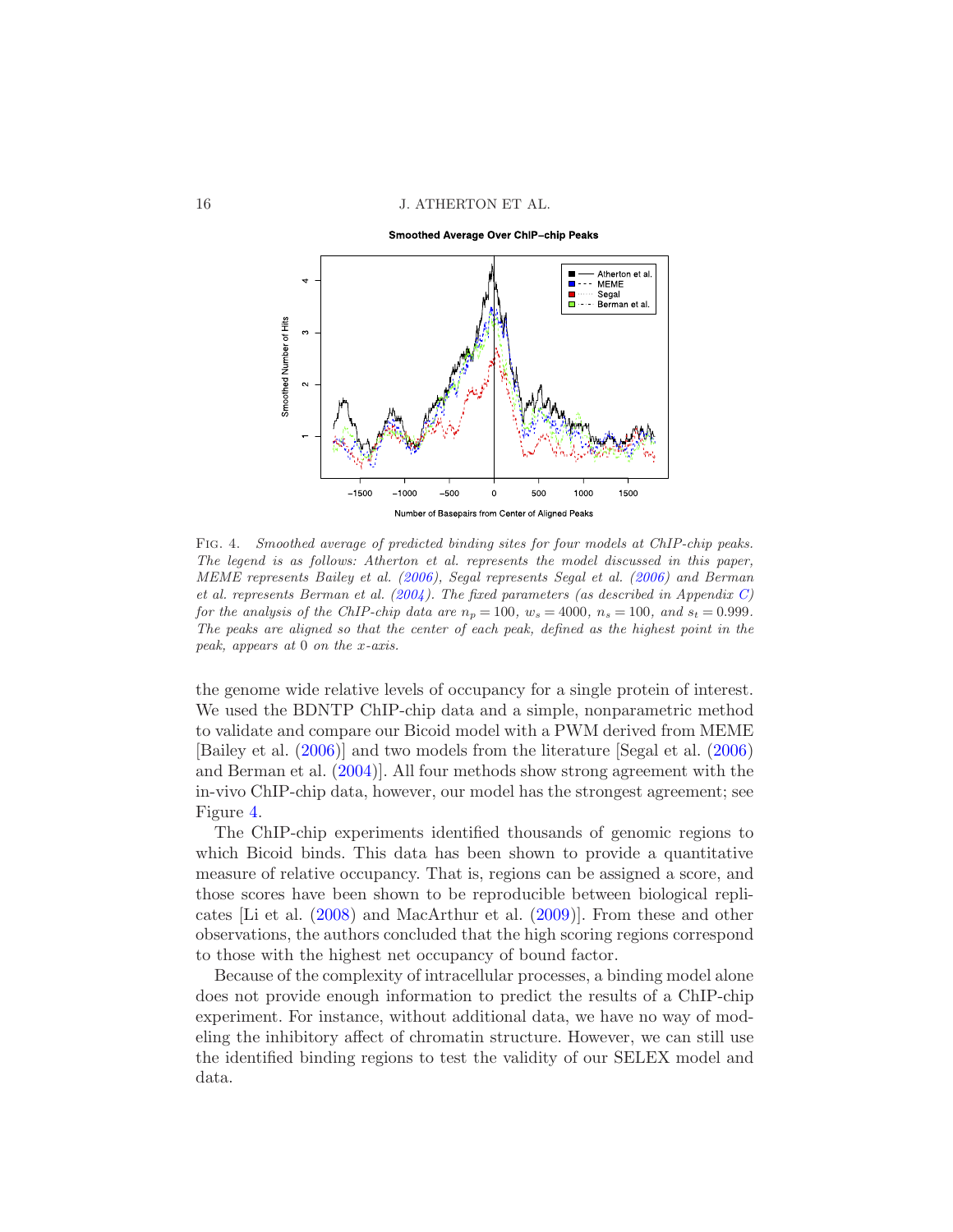If a binding model is identifying true in-vivo binding sites, then we expect the number of high affinity sites predicted by our model to be higher near ChIP-chip peaks. Roughly, we compared the binding models by measuring the enrichment of identified binding sites as compared to the genomic background. There were several variables that we controlled for; we explain the method in detail in Appendix [C.](#page-19-0) We plotted the results of this analysis for our model and competing models in Figure [4.](#page-15-0)

Absent from our comparison in Figure [4](#page-15-0) is the Zhoa, Granas and Stormo [\(2009\)](#page-22-2) model. Since, as discussed in Section [5.3,](#page-12-1) we have to pre-align the sequences of the SELEX experiment using MEME, the output in Figure [4](#page-15-0) after transformation by the sequence ranks will be very near to the output of MEME presented in Figure [4.](#page-15-0)

6. Conclusion. The model presented here attempts to infer a comprehensive map of the sequence specific binding affinities between double stranded DNA and a transcription factor from a SELEX experiment. There exist a variety of assays, including ChIP-chip, that attempt to measure the average binding behavior of a protein in a population of cells. However, only in vitro assays like SELEX can provide precise thermodynamic models of protein/DNA interactions for downstream models of transcriptional control.

To make accurate inference from SELEX data, researchers have left the traditional empirical approaches such as PWMs and recently turned to creating models for SELEX based on the physical chemistry of binding. The goal of these models is to estimate the free energy of binding,  $\Delta G$ , matrix. Often the exact binding site length  $l$  is unknown a priori, hence, SELEX experiments are performed with a sequence length  $k$  greater than  $l$ . Also, by taking a large  $k$ , as in the Biggin Lab, once a random pool of sequences has been generated, SELEX experiments can be performed for many transcription factors with varying binding site lengths l. Our model for SELEX is the first model capable of accepting data of the form  $k > l$ . Other models for SELEX can only accept data with  $k = l$  or require an alignment step a priori. Another important feature of our model is that it accepts data from all rounds of the SELEX experiment. This is crucial for estimation of  $\Delta G$ , since a mix of oligonucleotides that have a range of affinities for the transcription factor are required. Previous models only use data from the last round of the SELEX experiment and hence base their estimates on oligonucleotides with a high affinity to the transcription factor.

The success of our model is demonstrated by applying our model and three others to predict the DNA recognition sites enriched in an in-vivo ChIP-chip experiment. The in-vivo ChIP-chip experiment indicates the in-vivo occupancy of the transcription factor along the genome. A prior, it may not have been the case that the affinity of a sequence for a transcription factor as measured in an in-vitro experiment is a good predictor for binding sites occupied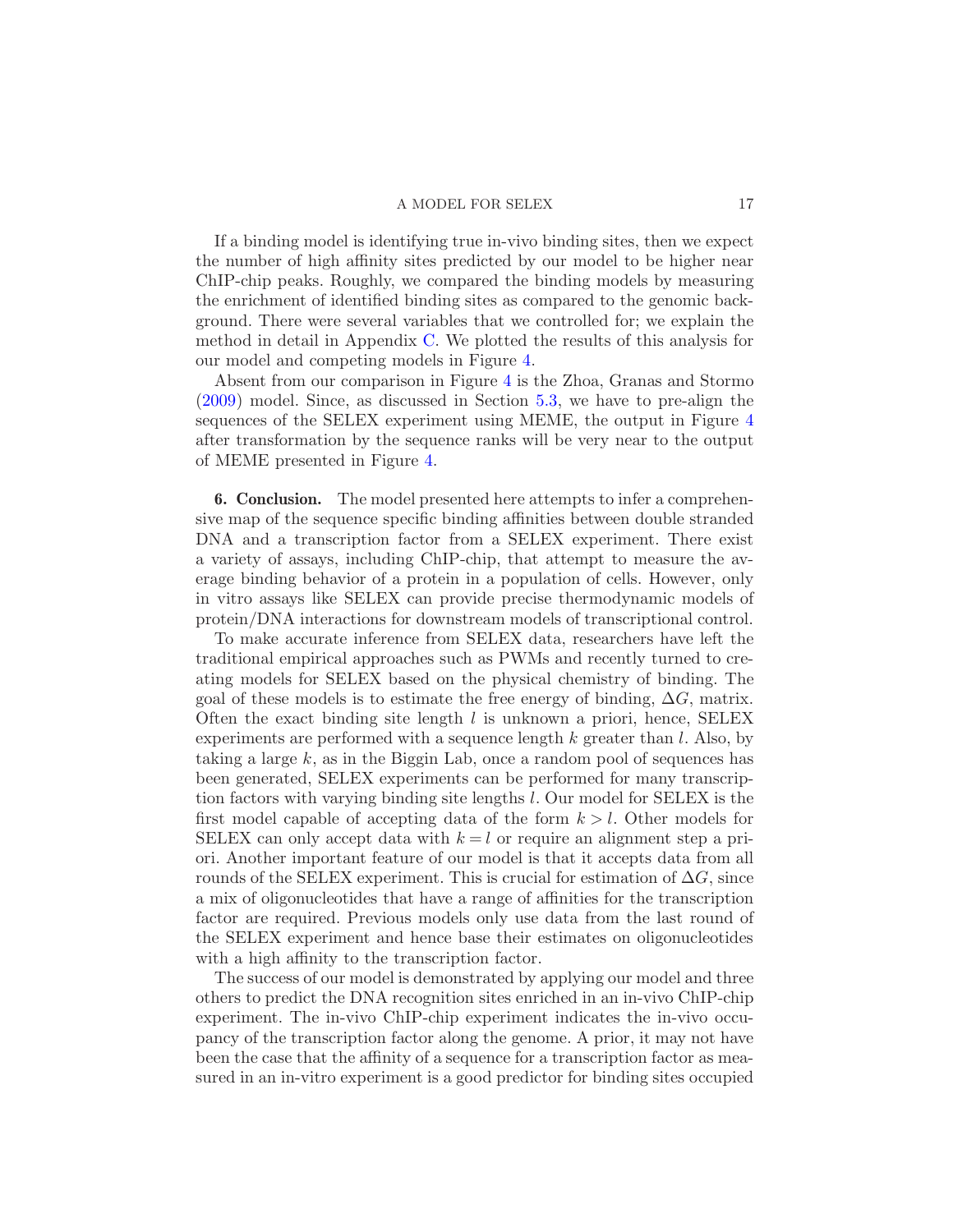in-vivo, even after taking into account of the influence of other proteins, such as nucleosomes, on occupancy in vivo. However, we have found that for the transcription factor Bicoid the recognition sites used in-vitro and in-vivo are very closely related. Hence, we can use the in-vivo ChIP-chip experiment as validation when comparing different models and motifs for binding. It is important that a comparison of models be made with the ChIP-chip experiment, as this can serve as a gold standard for binding affinity; otherwise, finding that two models produce different motifs or different energy matrices is insufficient to determine which model is performing better. Our success using results from an in-vivo experiment to validate the results of an in-vitro experiment suggests that SELEX does provide a quite accurate, fine scale model of the intrinsic DNA recognition properties of a transcription factor. The results of our comparison in Section [5.4](#page-14-0) demonstrate that our model outperforms the other models.

Preliminary results suggest that varying the additive  $\Delta G$  parametrization of our model would provide the biggest predictive improvement. For instance, base pair dependencies can be added. Alternatively, one could take a feature based approach; see Sharon, Lubliner and Segal [\(2008\)](#page-22-13). In the case of Bicoid, a feature based approach could specifically model the TAAT homebox.

## APPENDIX A: CHEMICAL CONCEPTS

<span id="page-17-0"></span>The concepts introduced here can be found in the physical chemistry textbook by Atkins [\(1998](#page-21-13)). We begin by considering many copies of a single oligonucleotide species  $S$  in solution with a transcription factor  $TF$ . Furthermore, we assume that  $S$  and  $TF$  always bind in the same configuration.

When S and TF are entered into solution with one another they will react to form the product  $TF: S$ . We call this the *forward reaction*. The product  $TF: S$  will also disassociate into S and  $TF$ ; we call this the backward reaction. The following chemical equation,

$$
TF + S \rightleftharpoons TF : S,
$$

represents these reactions. The solution is said to be in *dynamic equilibrium* when the forward rate of reaction equals the backward rate of reaction. A dimensionless physical constant quantifying the dynamic equilibrium is the *equilibrium constant K*. Our interest in  $K$  is that it relates directly to the change in Gibbs free energy,  $\Delta G$ , for the reaction. The change in Gibbs free energy,  $\Delta G$ , quantifies the affinity of S for TF. Hence, in Section [3](#page-5-0) we parameterize our SELEX model in terms of  $\Delta G$ .

Letting  $R_{\text{Gas}}$  represent the ideal gas constant and T the temperature in Kelvins, we have

<span id="page-17-1"></span>(A.1) 
$$
K = \exp\left(-\frac{\Delta G}{R_{\text{Gas}}T}\right).
$$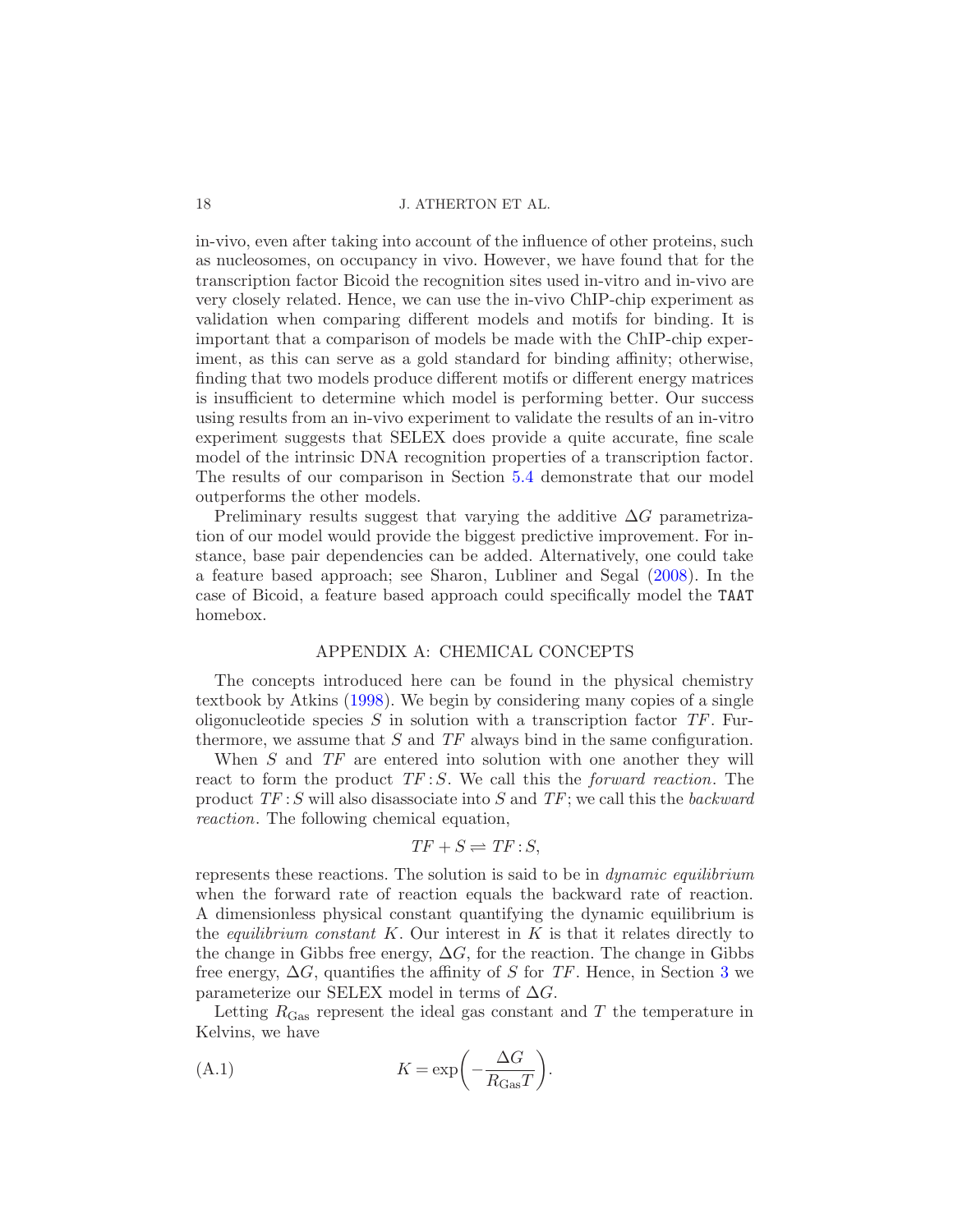As we shall see below,  $K$  is unidentifiable without meta data. The meta data was defined in Section [2.](#page-2-0)

The forward rate of reaction is proportional to the product of concentrations of the reactants. The *forward rate constant*,  $k_f$ , is the proportionality constant. Hence,

<span id="page-18-3"></span>(A.2) Forward rate = k<sup>f</sup> [S][TF]

and, similarly,

<span id="page-18-4"></span>
$$
(A.3) \t\t \text{Backward rate} = k_b[TF:S].
$$

At equilibrium, equating  $(A.2)$  and  $(A.3)$  gives the following expression for the equilibrium constant  $K$ :

(A.4) 
$$
K = \frac{k_f}{k_b} = \frac{[TF:S]}{[TF][S]}.
$$

We can think of  $K$  as an expected value where the "concentrations" are averages over time and space. In principle, we can use the observable concentrations  $[S]$ ,  $[TF]$  and  $[TF:\overline{S}]$  to estimate the theoretical physical quantity K and in turn  $\Delta G$  [via  $(A.1)$ ].

#### <span id="page-18-0"></span>APPENDIX B: IDENTIFIABILITY

<span id="page-18-2"></span>There are three types of lack of identifiability in the SELEX model outlined below.

<span id="page-18-1"></span>**B.1.** Identifiability between  $[TF]_r$  and  $\Delta G$ . The structure of  $\hat{t}_r(S_i)$ in [\(3.4\)](#page-6-1) reveals that the  $\Delta G(b_i)$ s are not directly identifiable without knowledge of  $\widehat{[\mathit{TF}]_r}$ . This is because  $\widehat{t}_r(S_i)$  is unchanged by rescaling all the  $\Delta G(b_i)$ s and  $[TF]_r$  by the same constant. However, with the given data, we can always estimate

$$
\Delta \Delta G(b_j) = \Delta G(b_j) - \Delta G(b_o),
$$

where  $b<sub>o</sub>$  is a reference binding site such as a consensus sequence. Of course, if we have meta data such as  $\widehat{[\mathit{TF}]_r}$ , we can estimate  $\Delta G(b_i)$ .

**B.2. Identifiability in additive**  $\Delta G$ **.** Physically, we are able to identify the total binding affinity of a binding configuration but not the contributions of the individual base pairs. To solve this, we choose to fix the energy of the highest affinity base pair in each position except one to be zero. Then, the value of the first position's highest energy base pair is interpretable as the binding affinity of the "consensus sequence," or the modeled highest affinity binding site. Some care is needed in ensuring that this constraint does not interfere with whatever optimization algorithm is chosen—such concerns are discussed in the code's comments.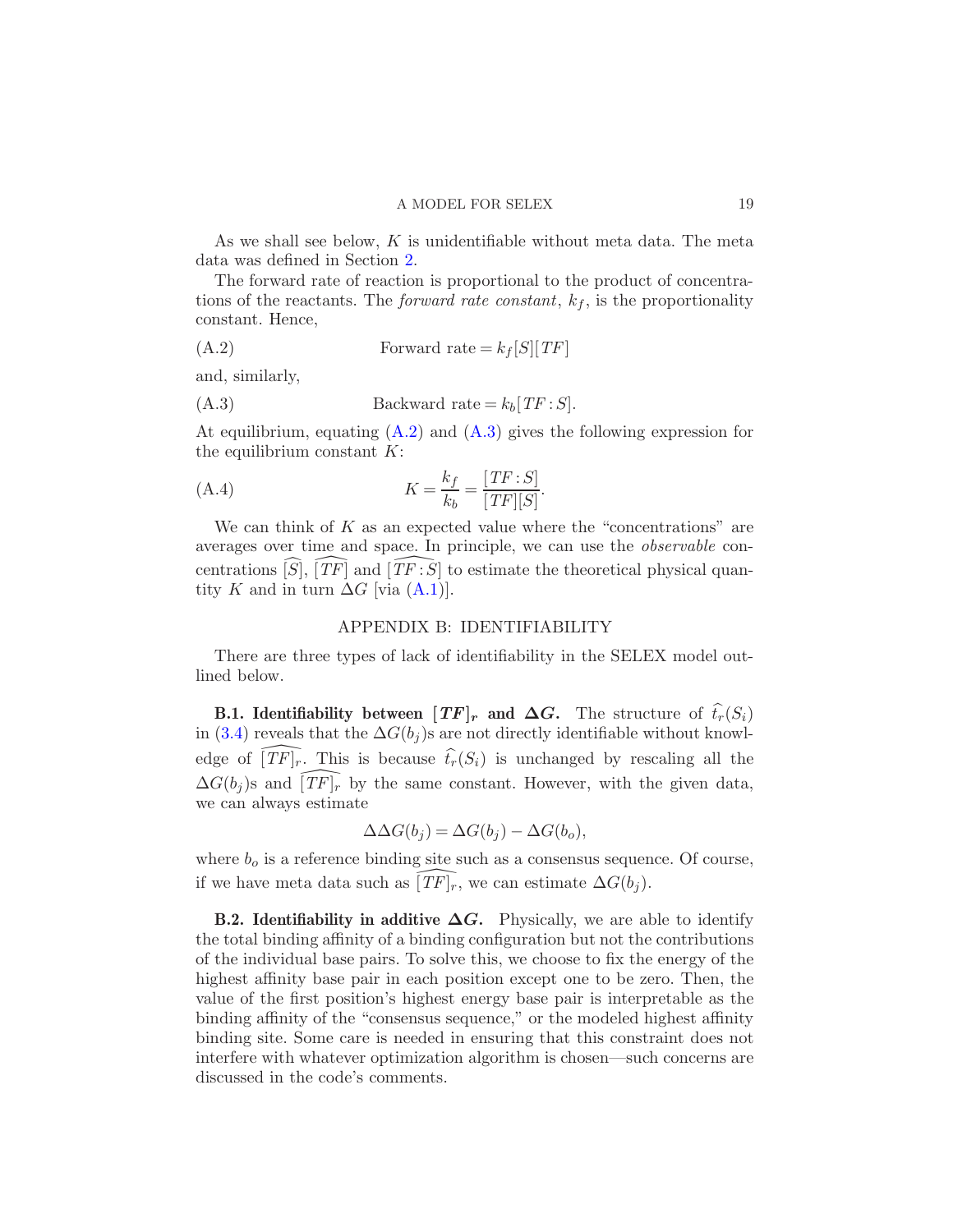TABLE 4 *Possible binding sites of length*  $l = 10$  *for the factor Bicoid in an oligonucleotide of length 16*

|   | <b>GTTTATAATCCGCGTC</b> | 5′ |
|---|-------------------------|----|
|   | CAAATATTAGGCGCAG        |    |
| 1 | <b>GTTTATAATC</b>       |    |
| 2 | TTTATAATCC              |    |
| 3 | TTATAATCCG              |    |
|   | TTATAATCCG              |    |
| 5 | TATAATCCGC              |    |
|   | TATAATCCGC              |    |
|   | TATAATCCGC              |    |

B.3. Identifiability of the binding site names. The third identifiability problem is present in any binding model which represents binding sites by their sequences. For any segment  $b_i$  of a double stranded DNA sequence there are four possible names. To ensure that the paramterization is physically meaningful, each binding site must be represented by the same sequence. For example, Bicoid has a high affinity for sequences that contain the subsequence TAATCC. As can be seen in Table [2,](#page-4-1) it is possible to align the full sequences by the subsequences that are closest to TAATCC in the Hamming sense. If, for instance, one were to name half of the subsequences by TAATCC and half by ATTAGG, then the likelihood would not optimize properly. This being said, it is irrelevant which name is chosen, as long as it is consistent. For instance, the subsequence TAATCC could also be called CCTAAT, ATTAGG or GGATTA. For the binding model presented in Section [3.3,](#page-7-2) the likelihood will be symmetric with four identical modes, each corresponding to a different naming scheme for the strongest binding site. Which of the names our code chooses is chosen, arbitrarily, to be the one with the consensus sequence, that is, first alphabetically.

## <span id="page-19-0"></span>APPENDIX C: DESCRIPTION OF CHIP-CHIP COMPARISON

We compare the predictions for putative binding sites for Bicoid from our SELEX model and experiment to predictions from Bailey et al. [\(2006](#page-21-9)), Segal et al. [\(2006\)](#page-22-10) and Berman et al. [\(2004](#page-21-12)). For validation, all four models, ours, Bailey et al. [\(2006](#page-21-9)), Segal et al. [\(2006](#page-22-10)) and Berman et al. [\(2004\)](#page-21-12), are used to predict the putative binding sites at genomic locations previously highlighted in a ChIP-chip experiment. In MacArthur et al. [\(2009](#page-22-12)) they defined a "peak" of the ChIP-chip experiment to be a single point in the genome where the local signal achieves its maximum. In our nonparametric comparison of the models for the binding affinity of Bicoid we chose to consider the  $n_p$  highest peaks in the ChIP-chip experiment. To summarize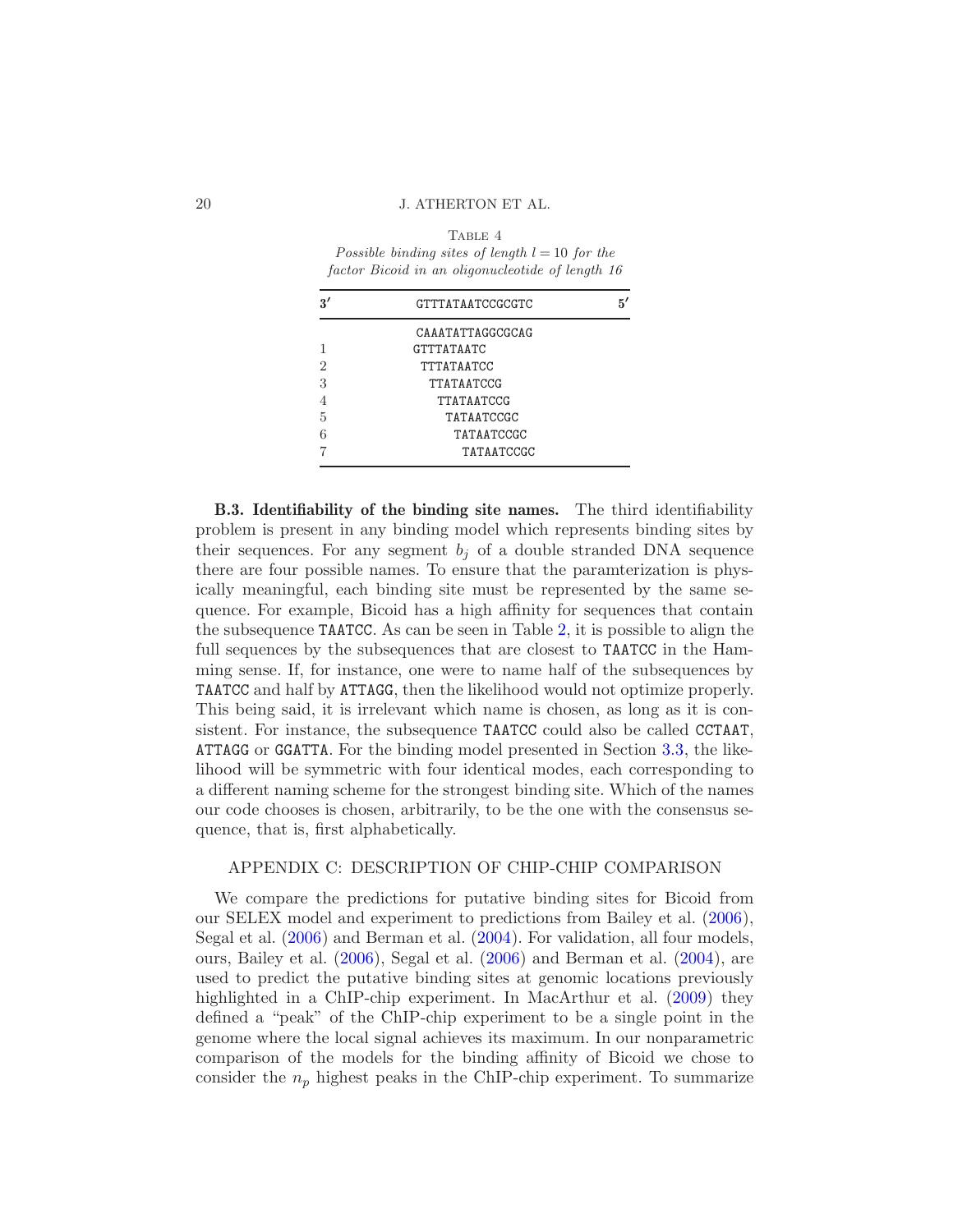our results, for each of the four models we combine the putative binding site predictions over the  $n_p$  peaks in the method described below. Note that since some models attempt to assign physically meaningful affinity scores to each subsequence (e.g., the use of the free energy matrix in our model) and other models assign affinity scores based on estimated probabilities or background frequencies (e.g., the use of the PWM in MEME), an important step of our comparison is to obtain a common scoring scale for the four models. In Section [C.1](#page-20-0) we explain how we obtain the common scoring scale. For each of the four models, the steps in Section [C.1](#page-20-0) are repeated at each of the ChIP-chip peaks. Section [C.2](#page-20-1) explains how we combine and summarize the results of the  $n_p$  peaks for each model.

<span id="page-20-0"></span>C.1. Common scoring scale. To obtain a common scoring scale for the four models, for each model it is necessary to relate the affinity scores at the peaks to the affinity scores in the noncoding genome. Therefore, for each model we begin by sampling  $n_s$  intervals of size  $2w_s$  from the noncoding mappable genome that do not overlap regions identified by the ChIP-chip experiment. Within each of the  $n<sub>s</sub>$  intervals, we evaluate the affinity score of each subsequence of length  $l$ , thus generating  $n<sub>s</sub>$  samples of affinity scores. Each sample provides an empirical null distribution of affinity scores. We choose an  $\alpha$  (e.g.,  $\alpha = 0.01$ ), and in each of the  $n_s$  samples we find the  $\alpha$ th-percentile affinity score. To calculate a threshold affinity score, we take the median of the  $n_s$   $\alpha$ th-percentiles. Our threshold affinity score is denoted by  $\widehat{s}_{\alpha}$ .

Next, for each model, we examined a symmetric interval of fixed size  $2w_s$ around each ChIP-chip peak. Within each of these intervals, using the chosen model, we evaluated the affinity score of each subsequence of length l. For each subsequence of length l in the  $2w_s$  interval around each of the  $n_p$  peaks, we consider a position to be a "hit" if its score is greater than  $\widehat{s}_{\alpha}$ .

In this way, by determining if each sequence of length  $l$  near each ChIPchip peak is a hit or not, we can compare the four models.

<span id="page-20-1"></span>**C.2.** Combining the results for the  $n_p$  peaks. For each model and each peak, by defining each hit as a 1 and each "miss" as a 0, we obtain a binary vector that records each position at which a hit begins. For each model, we align the  $n_p$  vectors at the peaks in the  $5'-3'$  direction and sum across them. The resulting vector of counts records, with respect to the position of peaks, how many of the  $n_p$  intervals had a hit at each relative position. We smooth these counts with a 200 bp moving average,<sup>[5](#page-20-2)</sup> and then divide the result by the expected number of hits under a uniform null,  $n_p(1-\widehat{s_{\alpha}})^{-1}$ . It is these smoothed results that are plotted for each of the four models in Figure [4.](#page-15-0)

<span id="page-20-2"></span><sup>5</sup>The 200bp is motivated by the fact that in the ChIP-chip assay proteins bind to DNA fragments of roughly 200 bps.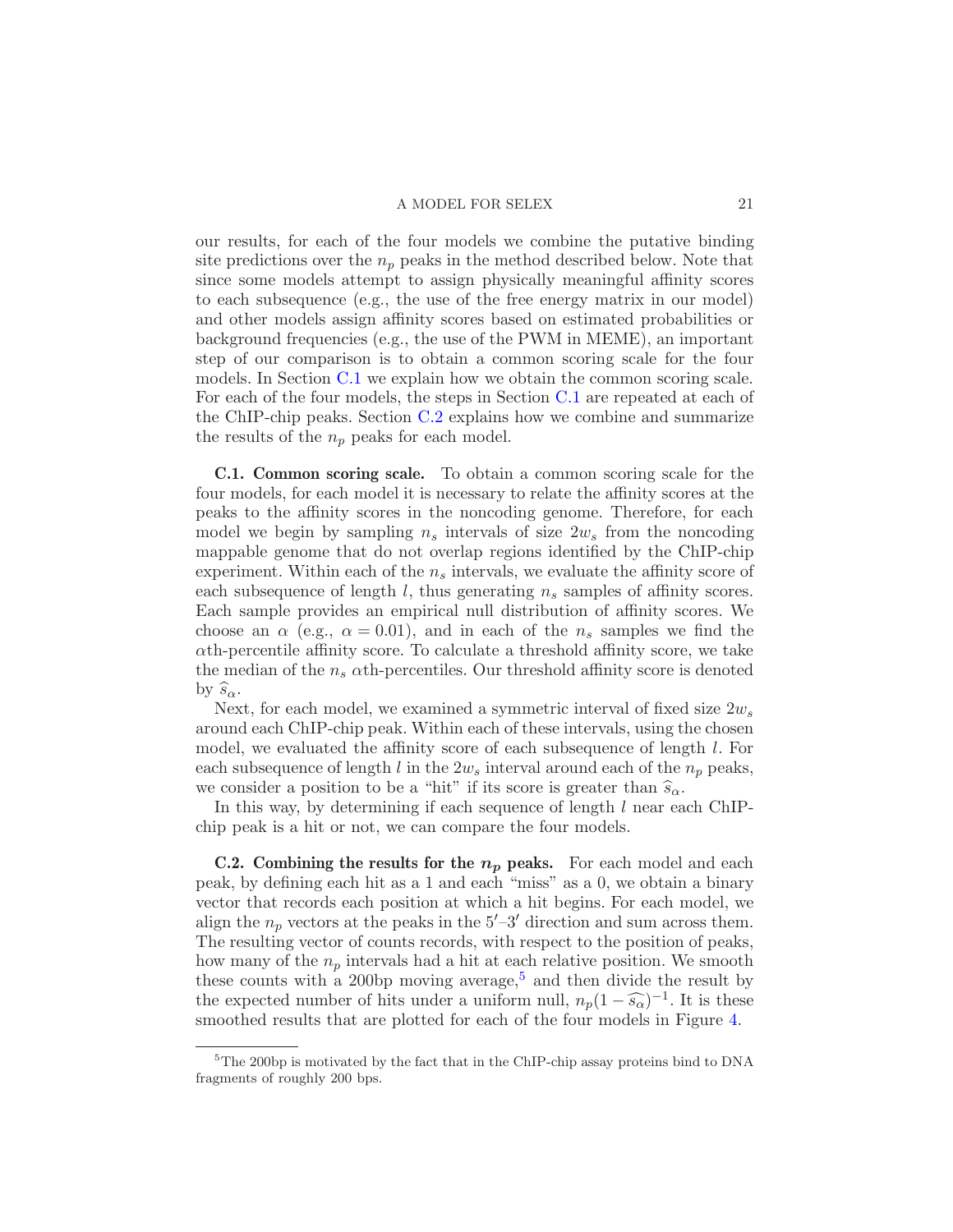Acknowledgments. Thanks to John Atherton, Stephanie Atherton and Alex Glazer for helpful discussions regarding physical chemistry.

### SUPPLEMENTARY MATERIAL

Code for SELEX model (DOI: [10.1214/12-AOAS537SUPP;](http://dx.doi.org/10.1214/12-AOAS537SUPP) .pdf). The code for the SELEX model used in the application of this paper is available at the above url. Extra simulations, mentioned in Section [5.1,](#page-10-0) are also provided as supplementary material.

### REFERENCES

- <span id="page-21-11"></span>Atherton, J., Boley, N., Brown, B., Ogawa, N., Davidson, S. M., Eisen, M. B., Biggin, M. D. and Bickel, P. (2012). Supplement to "A model for sequential evolution of ligands by exponential enrichment (SELEX) data." DOI[:10.1214/12-AOAS537SUPP.](http://dx.doi.org/10.1214/12-AOAS537SUPP)
- <span id="page-21-13"></span>Atkins, P. (1998). *Physical Chemistry*. Freeman, New York.
- <span id="page-21-6"></span>Ay, A. and Arnosti, D. N. (2011). Mathematical modeling of gene expression: A guide for the perplexed biologist. *Crit. Rev. Biochem. Mol. Biol.* 46 137–151.
- <span id="page-21-9"></span>Bailey, T. L., Williams, N., Misleh, C. and Li, W. W. (2006). MEME: Discovering and analyzing DNA and protein sequence motifs. *Nucleic Acids Res.* 34 369–373.
- <span id="page-21-12"></span>Berman, B. P., Pfeiffer, B. D., Laverty, T. R., Salzberg, S. L., Rubin, G. M., Eisen, M. B. and Celniker, S. E. (2004). Computational identification of developmental enhancers: Conservation and function of transcription factor binding-site clusters in Drosophila melanogaster and Drosophila pseudoobscura. *Genome Biol.* 5 R61.
- <span id="page-21-7"></span>Biggin, M. D. (2011). Animal transcription networks as highly connected, quantitative continua. *Dev. Cell* 21 611–626.
- <span id="page-21-8"></span>Boyle, A. P., Song, L., Lee, B. K., London, D., Keefe, D., Birney, E., Iyer, V. R., Crawford, C. E. and Furey, T. S. (2010). High-resolution genome-wide in vivo footprinting of diverse transcription factors in human cells. *Genome Research* 21 456– 464.
- <span id="page-21-10"></span>Djordjevic, M. (2007). SELEX experiments: New prospects, applications and data analysis in inferring regulatory pathways. *Biomol. Eng.* 24 179–189.
- <span id="page-21-4"></span>DJORDJEVIC, M. and SENGUPTA, A. M. (2006). Quantitative modelling and data analysis of SELEX experiments. *Physical Biology* 3 13–28.
- <span id="page-21-0"></span>ELLINGTON, A. D. and SZOSTAK, J. W. (1990). In vitro selection of RNA molecules that bind specific ligands. *Nature* 346 818–822.
- <span id="page-21-2"></span>FREEDE, P. and BRANTL, S. (2004). Transcriptional repressor CopR: Use of SELEX to study the  $\text{cop}R$  operator indicates that evolution was directed at maximal binding. *Journal of Bacteriology* 186 6254–6264.
- <span id="page-21-3"></span>GUO, K., PAUL, A., SCHICHOR, C., ZIEMER, G. and WENDEL, H. P. (2008). CELL-SELEX: Novel perspectives of aptamer-based therapeutics. *International Journal of Molecular Sciences* 9 668–678.
- <span id="page-21-5"></span>Kaplan, T., Li, X. Y., Sabo, P., Peter, J. S., Thomas, S., Stamatoyannopoulos, J. A., Biggin, M. D. and Eisen, M. B. (2011). Quantitative models of the mechanisms that control genome-wide patterns of transcription factor binding during early Drosophila development. *PLoS Genetics* 7 e1001290.
- <span id="page-21-1"></span>Kim, S., Shi, H., Lee, D. and Lis, J. T. (2003). Specific SR protein-dependent splicing substrates identified through genomic SELEX. *Nuclei Acids Research* 31 1955– 1961.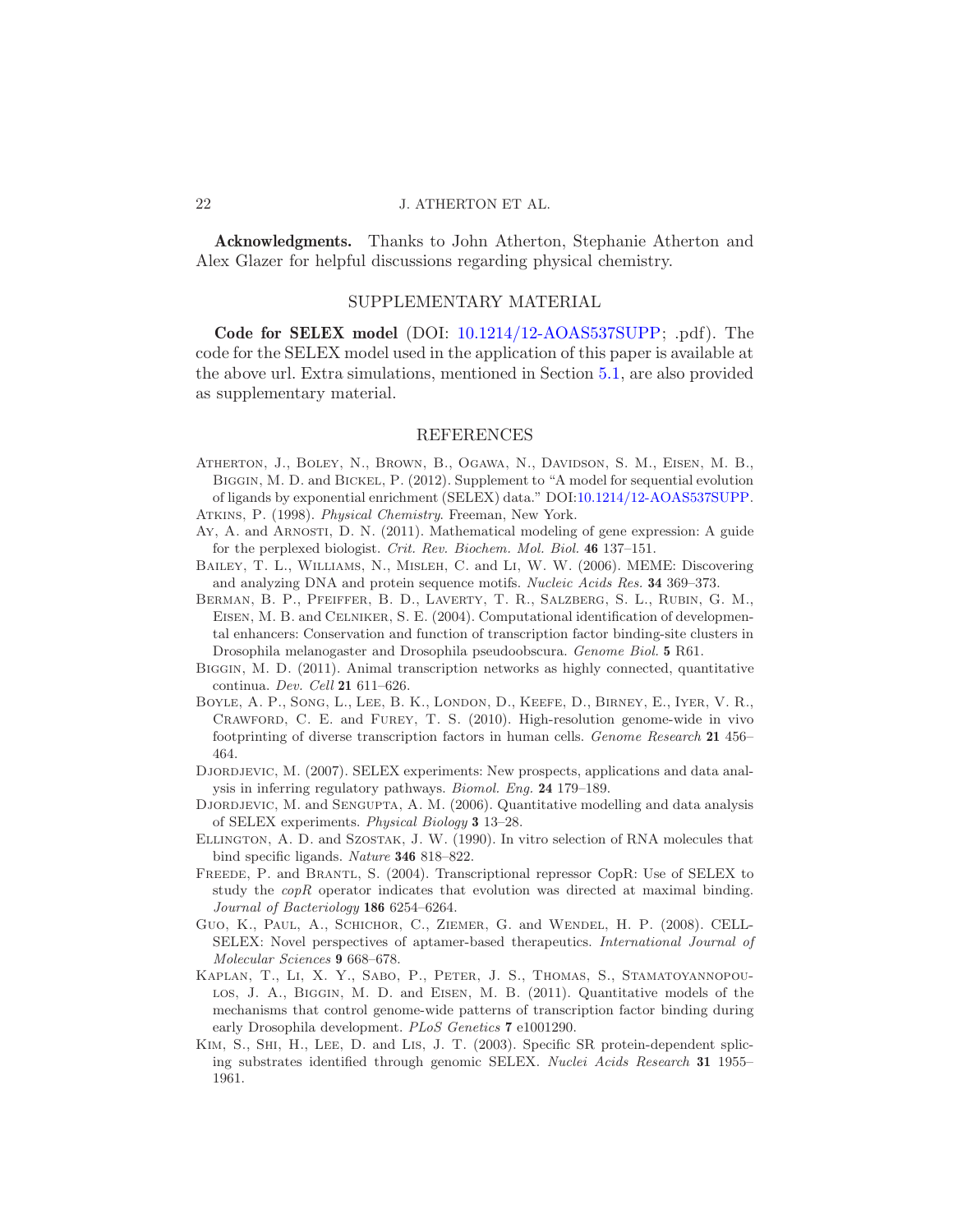- <span id="page-22-11"></span>Li, X.-Y., MacArthur, S., Bourgon, R., Nix, D., Pollard, D. A., Iyer, V. N., Hechmer, A., Simirenko, L., Stapleton, M., Hendriks, C. L. L., Chu, H. C., Ogawa, N., Inwood, W., Sementchenko, V., Beaton, A., Weiszmann, R., Celniker, S. E., Knowles, D. W., Gingeras, G., Speed, T. P., Eisen, M. B. and Biggin, M. D. (2008). Transcription factors bind thousands of active and inactive regions in the Drosophila blastoderm. *PLoS Biology* 6 e27.
- <span id="page-22-3"></span>Li, X.-Y., Thomas, S., Sabo, P. J., Eisen, M. B., Stamatoyannopoulos, J. A. and BIGGIN, M. D. (2011). The role of chromatin accessibility in directing the widespread, overlapping patterns of Drosophila transcription factor binding. *Genome Biol.* 12 R34.
- <span id="page-22-12"></span>MacArthur, S., Li, X.-Y., Li, J., Brown, J. B., Chu, H. C., Zeng, L., Grondona, B. P., Hechmer, A., Simirenko, L., Keranen, S. V. E., Knowles, D. W., Stapleton, M., Bickel, P. J., Biggin, M. D. and Eisen, M. B. (2009). Developmental roles of 21 Drosophila transcription factors are determined by quantitative differences in binding to an overlapping set of thousands of genomic regions. *Genome Biology* 10 R80.
- <span id="page-22-8"></span>Nelder, J. A. and Mead, R. (1965). A simplex method for function minimization. *The Computer Journal* 7 308–313.
- <span id="page-22-1"></span>Ng, E. W. M., Shima, D. T., Calias, P., Cunningham, E. T. J. and Guyer, D. R. (2006). Pegaptanib, a targeted anti-VEGF aptamer for ocular vascular disease. *Nature Reviews Drug Discovery* 5 123–132.
- <span id="page-22-7"></span>Nocedal, J. and Wright, S. (2006). *Numerical Optimization*, 2nd ed. Springer, Berlin.
- <span id="page-22-5"></span>Ogawa, N. and Biggin, M. D. (2011). Gene regulatory networks: Methods and protocols. In *High-Throughput SELEX Determination of DNA Sequences Bound by Transcription Factors in vitro* (B. Deplancke and N. Gheldof, eds.). *Methods in Molecular Biology* 786 51–63. Humana Press, Clifton, NJ.
- <span id="page-22-9"></span>Powell, M. J. D. (1964). An efficient method for finding the minimum of a function of several variables without calculating derivatives. *Comput. J.* 7 155–162. [MR0187376](http://www.ams.org/mathscinet-getitem?mr=0187376)
- <span id="page-22-4"></span>Ravasi, T., Suzuki, H., Cannistraci, C. V., Katayama, S., Bajic, V. B., Tan, K., Akalin, A., Schmeier, S., Kanamori-Katayama, M., Bertin, N., Carninci, P., Daub, C. O., Forrest, A. R. R., Gough, J., Grimmond, S., Han, J. H., Hashimoto, T., Hide, W., Hofmann, O., Kamburov, A., Kaur, M., Kawaji, H., Kubosaki, A., Lassmann, T., v. Nimwegen, E., MacPherson, C. R., Ogawa, C., RADOVANOVIC, A., SCHWARTZ, A., TEASDALE, R. D., TEGNÉR, J., LENHARD, B., TEichmann, S. A., Arakawa, T., Ninomiya, N., Murakami, Tagami, M., Fukuda, S., Imamura, K., Kai, C., Ishihara, R., Kitazume, Y., Kawai, J., Hume, D. A., IDEKER, T. and HAYASHIZAKISEE, Y. (2010). An atlas of combinatorial transcription regulation in mouse. *Cell* 140 744–752.
- <span id="page-22-10"></span>Segal, E., Sadka, T., Schroeder, M., Unnerstall, U. and Gaul, U. (2006). Predicting expression patterns from regulatory sequence in Drosophila segmentation. *Nature* 451 535–540.
- <span id="page-22-13"></span>SHARON, E., LUBLINER, S. and SEGAL, E. (2008). A feature-based approach to modeling protein-DNA interactions. *PLoS Comput. Biol.* 4 e1000154. [MR2443396](http://www.ams.org/mathscinet-getitem?mr=2443396)
- <span id="page-22-0"></span>TUERK, C. and GOLD, L. (1990). Systematic evolution of ligands by exponential enrichment: RNA ligands to bacteriophage T4 DNA polymerase. *Science* 249 505–510.
- <span id="page-22-6"></span>von Hipple, P. H. (2007). From 'simple' DNA–protein interactions to the macromolecular machines of gene expression. *Annual Review of Biophysics* 36 79–105.
- <span id="page-22-2"></span>ZHOA, Y., GRANAS, D. and STORMO, G. D. (2009). Inferring binding energies from selected binding sites. *PLoS Comput. Biol.* 5 e1000590.